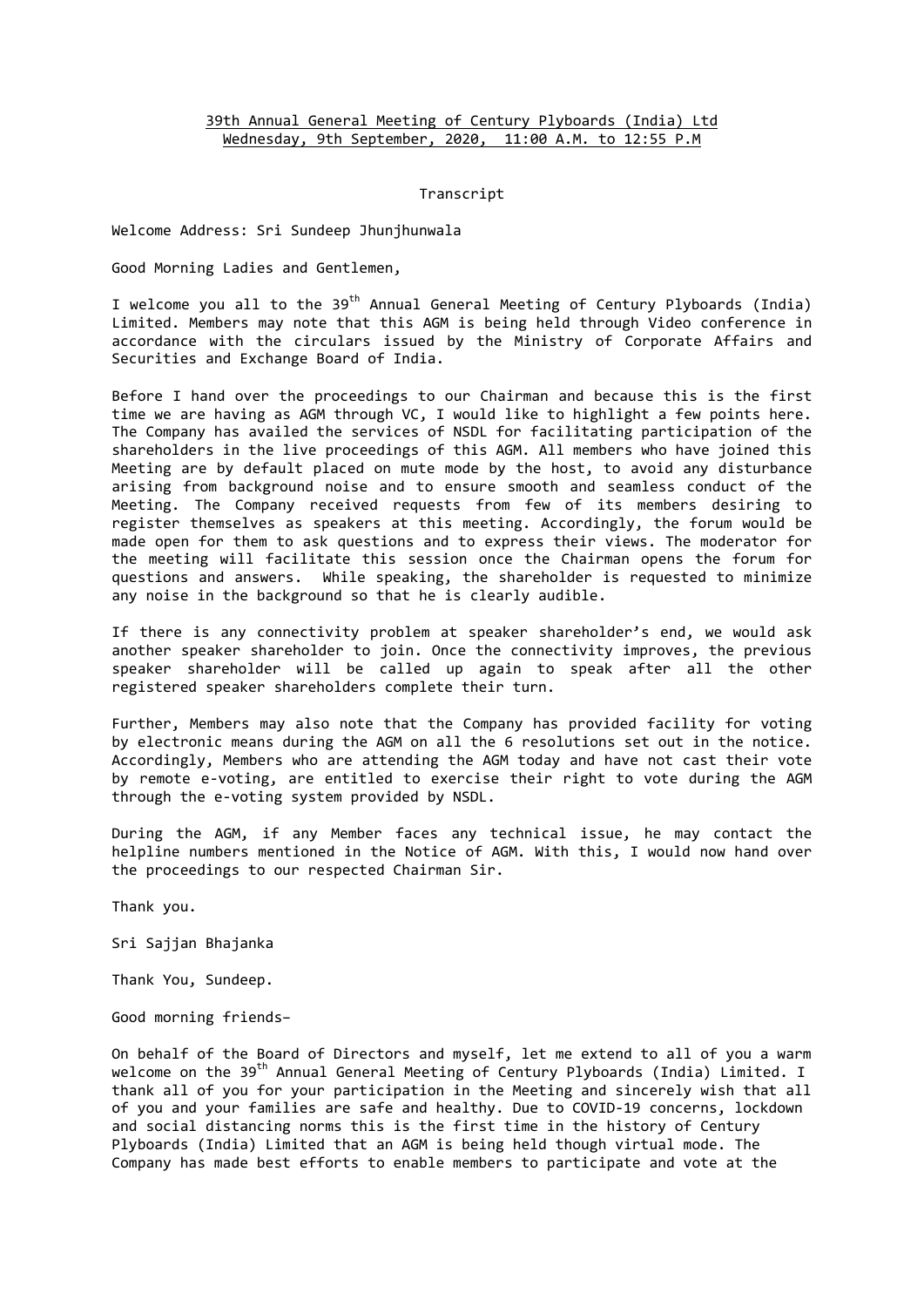AGM. I hope that with the cooperation of all our esteemed shareholders, we would surely work together to make this AGM successful.

Participation of members through video conference is being reckoned for the purpose of quorum as per the circulars issued by MCA and as per Section 103 of the Companies Act, 2013. I have been informed that the quorum for the meeting is present and so I now declare this Annual General Meeting as open.

Register of Members, Register of Directors and KMPs and their shareholdings, Register of Contracts or Arrangements and other required statutory documents, have been made available electronically for inspection by the members during the AGM. Members seeking to inspect such documents have been asked to send their requests to the Company in advance.

Since this AGM is being held through video conference, physical attendance of the Members has been dispensed with. The option of appointing Proxy is not applicable and the proxy register is hence, not available for inspection.

Before we proceed, I would like to introduce the Directors and KMPs who are attending this AGM through video conferencing. We have:

Sri Hari Prasad Agarwal, Vice-Chairman,

Sri Sanjay Agarwal, CEO and Managing Director,

Sri Ajay Baldawa, Executive Director,

Sri Keshav Bhajanka, Executive Director

Smt. Nikita Bansal, Executive Director,

Sri Arun Kumar Julasaria, CFO and

Sri Sundeep Jhunjhunwala, Company Secretary, attending this AGM from Kolkata.

Sri Vishnu Khemani and Sri Prem Kumar Bhajanka, Managing Directors, are attending this AGM from Chennai and Gurgaon, respectively.

Our Independent Directors,

Smt. Mamta Binani (Chairperson- Stakeholders Relationship Committee),

Sri Santanu Ray, (Chairman -Audit Committee),

Sri Amit Kiran Deb,

Sri Debanjan Mandal,

Sri Probir Roy,

Sri Sunil Mitra, have also joined the AGM from Kolkata.

Sri Vijay Chhibber, (Chairman- Nomination & Remuneration Committee) and Sri J. P. Dua have joined from New Delhi and Gurgaon, respectively.

Representatives of M/s. Singhi & Co., Statutory Auditors and

MKB & Associates, Secretarial Auditor, joined in for this meeting from Kolkata.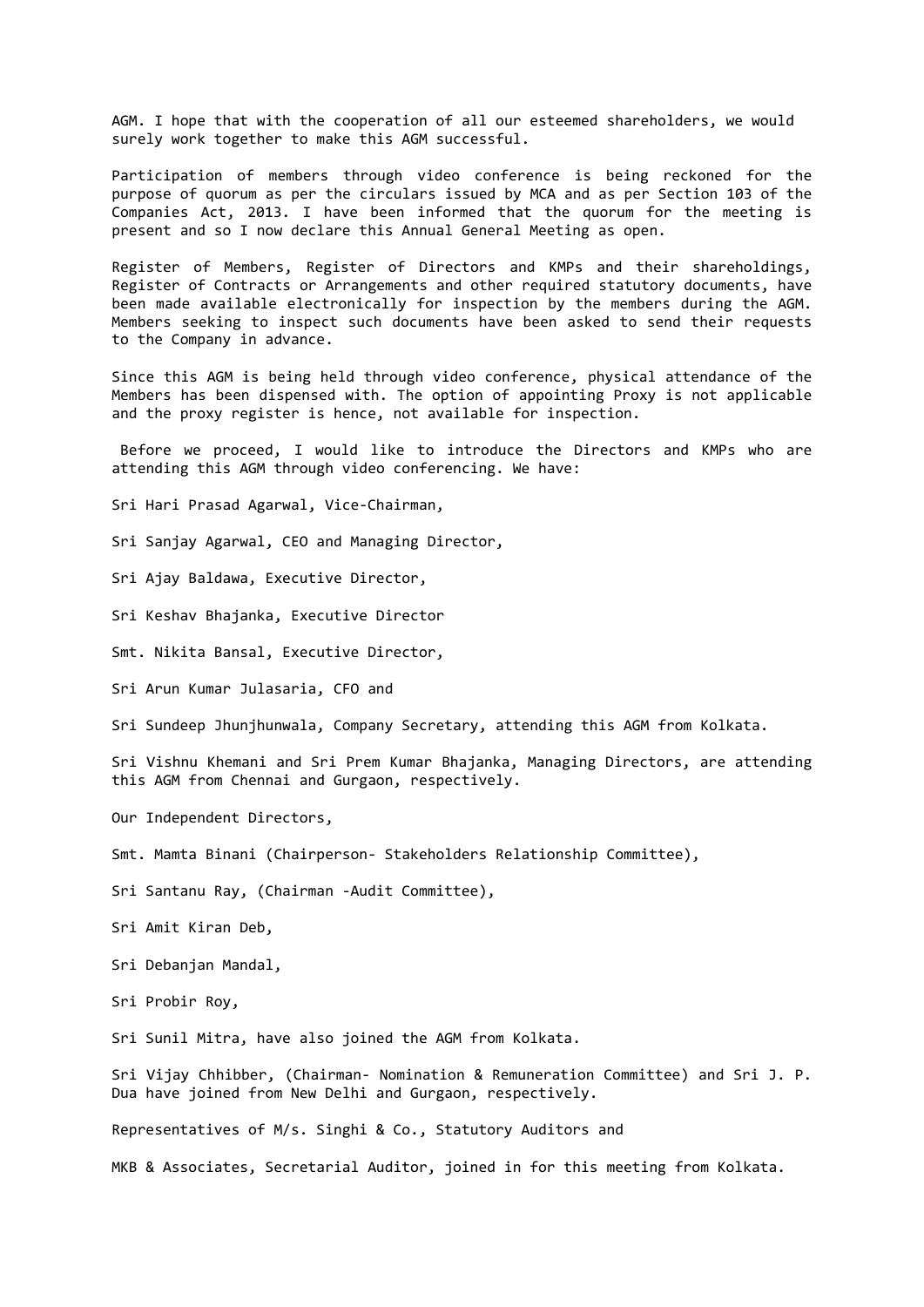I welcome all of them to this AGM.

We are extremely privileged to have Sri Amit Kiran Deb on our Board since April this year. He is a retired IAS officer and has served in various senior positions with the State Government. His last designation was the Chief Secretary of Government of West Bangal.

Late Sri Mangi Lal Jain who had been associated with the Company as an Independent Director since 2005, completed his last term as Independent Director on 31st t March, 2020. With a heavy heart, I inform that Sri Mangi Lal Jain passed away on 27<sup>th</sup> June, 2020. The Company acknowledges the valuable services rendered by him during his tenure as Director of the Company.

Chairman's Speech- Sri Sajjan Bhajanka

Dear friends,

First, I will begin my address with an overview of economy in 2019-20.

The world is passing through unprecedented times and it would be unfair to begin a review of the last financial year without a mention of it at the outset. The outbreak of the novel coronavirus is the largest pandemic in recent history and has had a painstaking impact on most countries and people around the globe, including our country. India had a challenging financial year in terms of 2019-20 with the GDP reporting a growth of 4.2% compared to 6.1% in the previous year this happened before the Corona. Sharp decline in economic growth, coupled with the surge in inflation, resulted in the Indian rupee emerging as one of the worst performing among Asian peers, marked by a depreciation of nearly 8% over 2019-20. The nationwide lockdown imposed towards the end of the financial year under review to curb the outbreak of the novel coronavirus made the situation even more challenging.

Despite these challenges, Centuryply reported revenue growth of 1% and protected its PAT even as margins declined.

The Company continued to focus on affordable plywood segment with its Sainik range of products.

Century's laminates generated a respectable recall in India's organized laminates segment. The Company emerged as a prominent player in the 1 mm laminate segment. In 2019-20, Century made the biggest launch in India's laminates industry with the launch of two laminate catalogues (Look Book 2019-20 and Star Line 2019-20).

The Company's MDF business reported a capacity utilisation of around 82%, amongst the highest in India's competitive MDF sector. The business leveraged the Century brand to carve out a sizable OEM presence.

The Company's CFS business continued to perform creditably despite headwinds in global trade.

Centuryply ended 2019-20 with a strong Balance Sheet. Despite over ₹ 835 crore in capital expenditure in five years, long-term debt on the Company's books stood at less than ₹ 53 crore corresponding to a total debt-equity ratio of 0.18% and longterm debt equity ratio of 0.05%.

Your Company continued to balance the dual objectives of appropriately rewarding shareholders through dividends and retaining profits in order to maintain a healthy capital adequacy ratio to support future growth. Based on the Company's performance and in conformity with its Dividend Distribution Policy, the Board of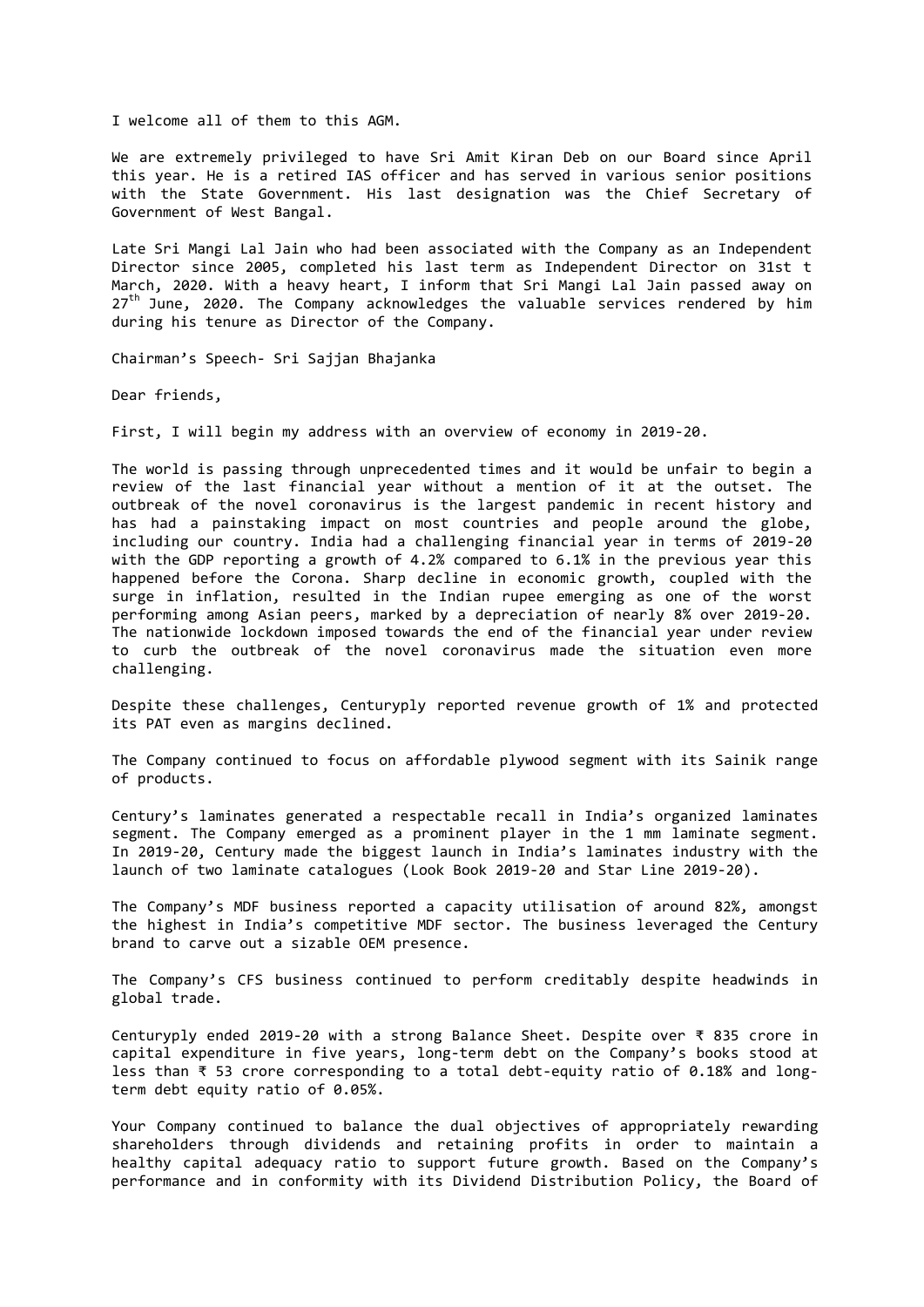Directors of the Company declared and paid an Interim Dividend of Re. 1.00 per share (i.e. 100%) to those Members, who held the shares of the Company as at the close of business hours on 21st February, 2020. The Board has not recommended any further dividend for the year ended 31st March, 2020 and as such this interim dividend be treated as final dividend.

At Centuryply, research and innovation plays an important role and we continue to focus on new technologies to bring out innovative products. In continuation of the same, we have introduced ViroKill, a revolutionary treatment for all our products which uses highly activated nanoparticles to rupture and kill 99.9% of the viruses coming in its contact. This will protect our stakeholders.

Your Company recognise that the key to sustainable competitiveness in India's plywood sector comes from the ability to secure a steady and affordable supply of raw material over the long-term. To this end, we had initiated steps for setting up a face veneer unit in Gabon with a capacity of ~2500 Cubic Meters per month. This unit was supposed to commence operation in 2019-20 but got delayed due to onset of Covid-19. The plant is expected to be operational by November 2020 and will secure Okume face veneer supply to the Company.

The Government of Uttar Pradesh had issued provisional license to the Company to set up a greenfield particle board and MDF unit at Sitapur in Uttar Pradesh. There are some legal issues arising out of NGT order. The same has been challenged in the Hon'ble Supreme Court by the U.P. Government and we shall have to wait for it's the final order.

The Company has always been committed towards protecting the environment and is the first in its industry to commission rooftop solar panels across all its manufacturing units - Joka, Guwahati, Kandla, Chennai, Karnal and Hoshiarpur.

The Chennai unit also commenced usage of power generated from wind mills, helping the Company save Re. 1 per unit in addition to environmental benefits.

The Company continues to support the community across different location. The Company is actively engaged with educational institutions and hospitals, providing support to their operations. Besides our continued engagements with voluntary organisations like Friends of Tribal Society, Marwari Relief Society, Central Kolkata Prerna Foundation, during Financial Year 2019-20, the Company provided substantial financial assistance to Calcutta Pinjrapole Society for building a new hospital at Sodepur, Kolkata. This hospital has become operational from 1st September, 2020 and this is for animals and more particularly for the cows.

Your Company has been actively promoting timber plantation around its works at Chennai and Hoshiarpur by encouraging farmers to grow plantation timber. The Company distributed saplings for timber growth and also conducted tree growers' mela to demonstrate how farmers could benefit from this collaboration.

The year 2020-21 will be challenging on account of the prevailing uncertainty arising out of Covid-19.

- Apartment sales hit a multi-year low;
- New commercial office signings could remain subdued;
- Interiors revamp may not be a priority during the current financial year.

The declining labour availability is expected to affect interior construction and fit-outs, which largely influence the off-take of our products.

At Centuryply, we expect that the recovery could be faster for segments like MDF and particle boards, which find application in factory-made furniture with lesser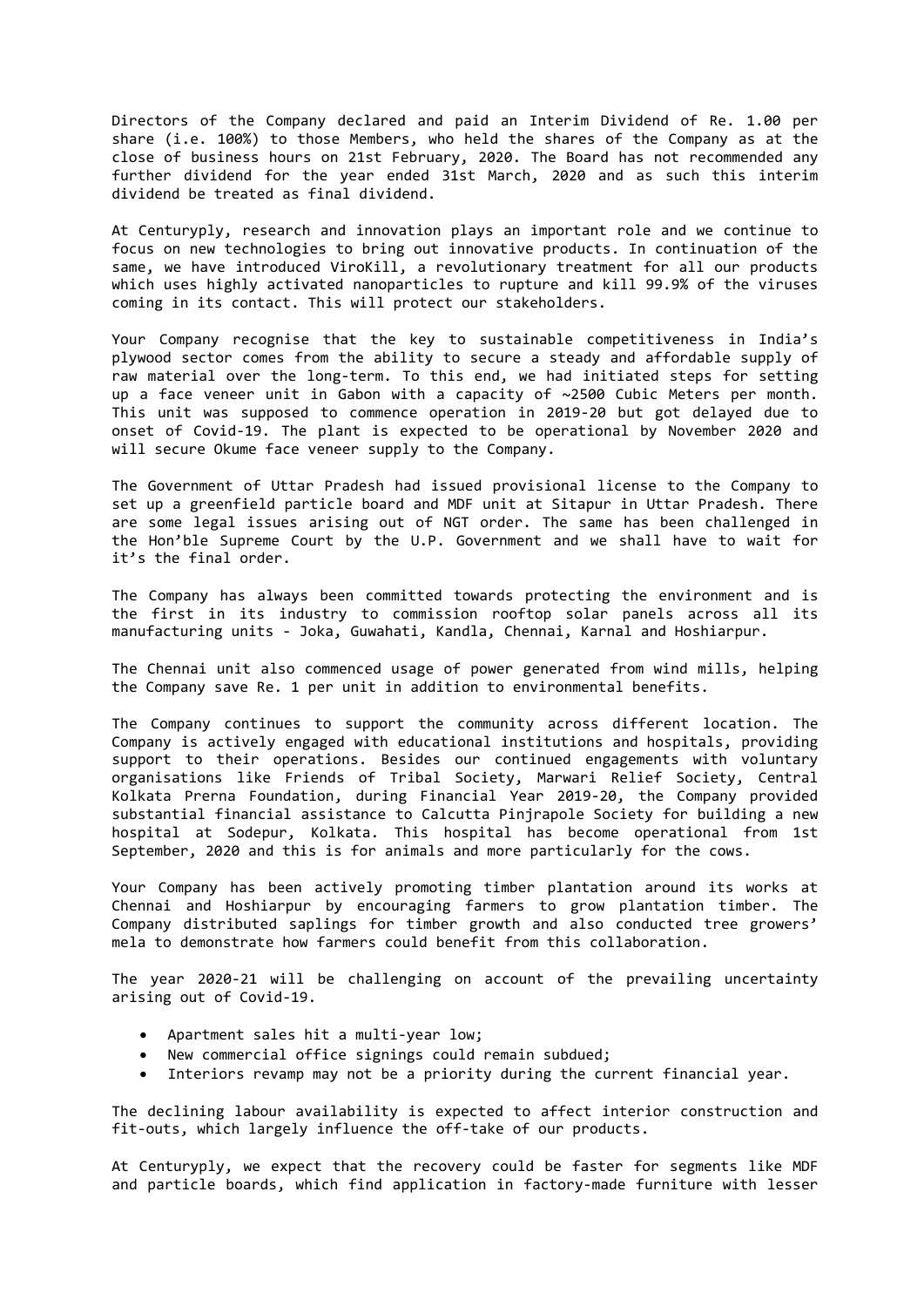number of workers. Besides, we expect that the demand for ready-made furniture will continue to grow, driven by the changing preference of Indian consumers because of its convenience. With online retail growing rapidly, the furniture retail momentum is likely to sustain.

In conclusion, I on behalf of the Board of Directors would like to convey our gratitude to all business associates, Financial Institutions, stakeholders, banks and respective central and state government for their continued support and cooperation. I would also want to express my gratitude towards the entire Century team as every one of them has contributed to the Company's growth and development in the years gone by. On this optimistic note, I conclude my speech.

Stay safe! Stay happy!

Thank You,

Now, I would request Sundeep our Company Secretary to take the proceedings ahead and also to read out the Agenda Items for today's AGM.

Thank You,

Sri Sundeep Jhunjhunwala

Thank You Chairman Sir

Dear Shareholders,

First and foremost, I would like to thank all the participants who have taken time from their busy schedule and have participated in this Annual General Meeting.

In accordance with the Circulars issued by MCA and SEBI, the Company completed dispatch of Annual Report for the financial year ended  $31^{st}$  March 2020 and Notice convening the 39<sup>th</sup> Annual General Meeting only through e-mails on  $18<sup>th</sup>$  August, 2020 and I am sure each one of you must have received the same well in time. With the permission of the Chair and the Shareholders present, we take the Notice convening this AGM and the Board's Report, as read.

It gives me pleasure to inform you that the Statutory Auditors' Report does not contain any qualifications, observations or comments on financial transactions or other matters, which have any adverse effect on the functioning of the company. The Secretarial Auditors have also not made any adverse qualification or observation in their report. Hence, there is no requirement to read out the Auditors' Report at this AGM in terms of Section 145 of the Companies Act, 2013.

The Company has provided remote e-voting facility to all the members who held shares of the company as on 2nd September, 2020, being the cut-off date for voting on all the 6 resolutions set out in the notice of AGM.

E-voting was open from 9:00 a.m. on Saturday,  $5<sup>th</sup>$  September, 2020 and ended at 5:00 p.m. on Tuesday, 8th September, 2020. Members attending AGM, who have not cast their vote through remote e‐voting, are entitled to exercise their right to vote by e-voting during the Meeting. Members can click on "Vote" tab on the video conference screen to avail this feature. Sri Manoj Kumar Banthia of M/s. MKB & Associates, Company Secretaries in Practice, have been appointed as scrutinizer for the AGM.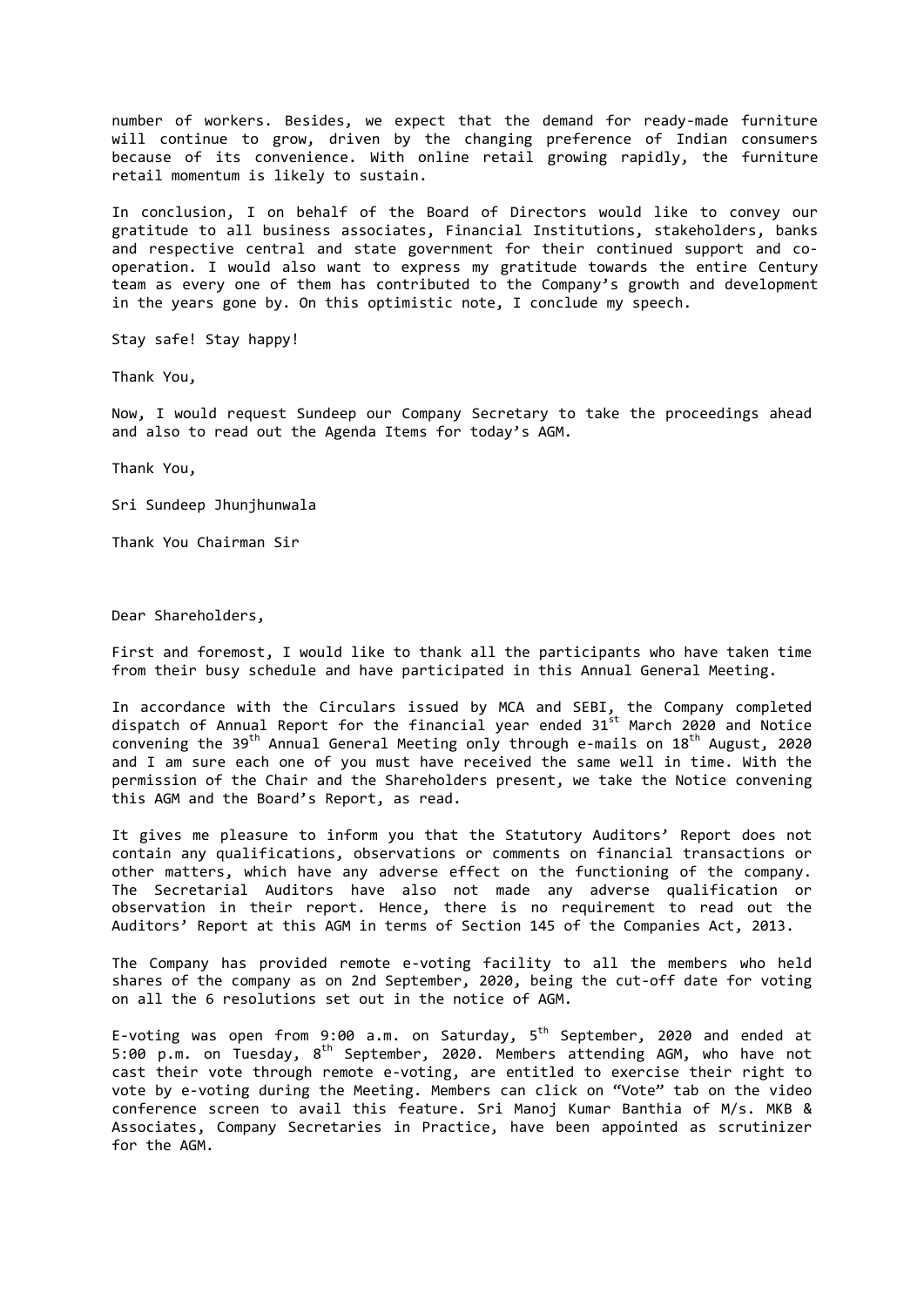Now, as asked by our respected Chairman, I would now briefly read out the Agenda Items for today's meeting.

## Agenda Item No. 1:

The first item of agenda is to receive, consider and adopt the Audited Standalone and Consolidated Financial Statements of the Company for the Financial Year ended  $31<sup>st</sup>$  March, 2020 together with the Reports of the Board of Directors and the Auditors thereon;

The objective of this agenda is to seek approval of the Members to the Annual Financial Statements and Reports thereon for the financial year ended  $31^{st}$  March, 2020 after due deliberation and upon approval, the same would get adopted.

#### Agenda Item No. 2:

The Second item of Agenda is to confirm the payment of Interim Dividend of Re.1.00 per equity share already paid out during the year as the Final Dividend for the Financial Year 2019-20.

The objective of this resolution is to share the Company's growth with all its members in the form of dividend and upon approval, the Interim Dividend of Re. 1 per equity share already paid for the year ended 31<sup>st</sup> March, 2020 will be confirmed as Final Dividend for the Financial Year 2019-20.

#### Agenda Item No. 3

The Third item of Agenda is appointment of a Director in place of Sri Hari Prasad Agarwal who retires by rotation and being eligible, offers himself for reappointment.

With the objective of receiving his continued support and guidance, this resolution is being placed before the members and upon approval, Sri Hari Prasad Agarwal will continue as Director of the Company, liable to retire by rotation.

## Agenda Item No. 4

The Fourth item of Agenda is appointment of a Director in place of Sri Prem Kumar Bhajanka who retires by rotation and being eligible, offers himself for reappointment.

With the objective of receiving his continued support and guidance, this resolution is being placed before the members and upon approval, Sri Bhajanka will continue as Director of the Company, liable to retire by rotation.

## Agenda Item No. 5

The Fifth item of today's Agenda is to fix remuneration of the Statutory Auditors for the Financial Year 2020-21 and that itself is the objective of this resolution.

Upon approval, M/s. Singhi & Co., Statutory Auditors will be entitled to remuneration of ₹ 35,00,000/-, exclusive of applicable taxes thereon and out of pocket expenses, for the financial year ended  $31^{st}$  March, 2021.

# Agenda Item No. 6

The Sixth and the last item of today's Agenda relates to Special Business and the same is appointment of Sri Amit Kiran Deb as Independent Director.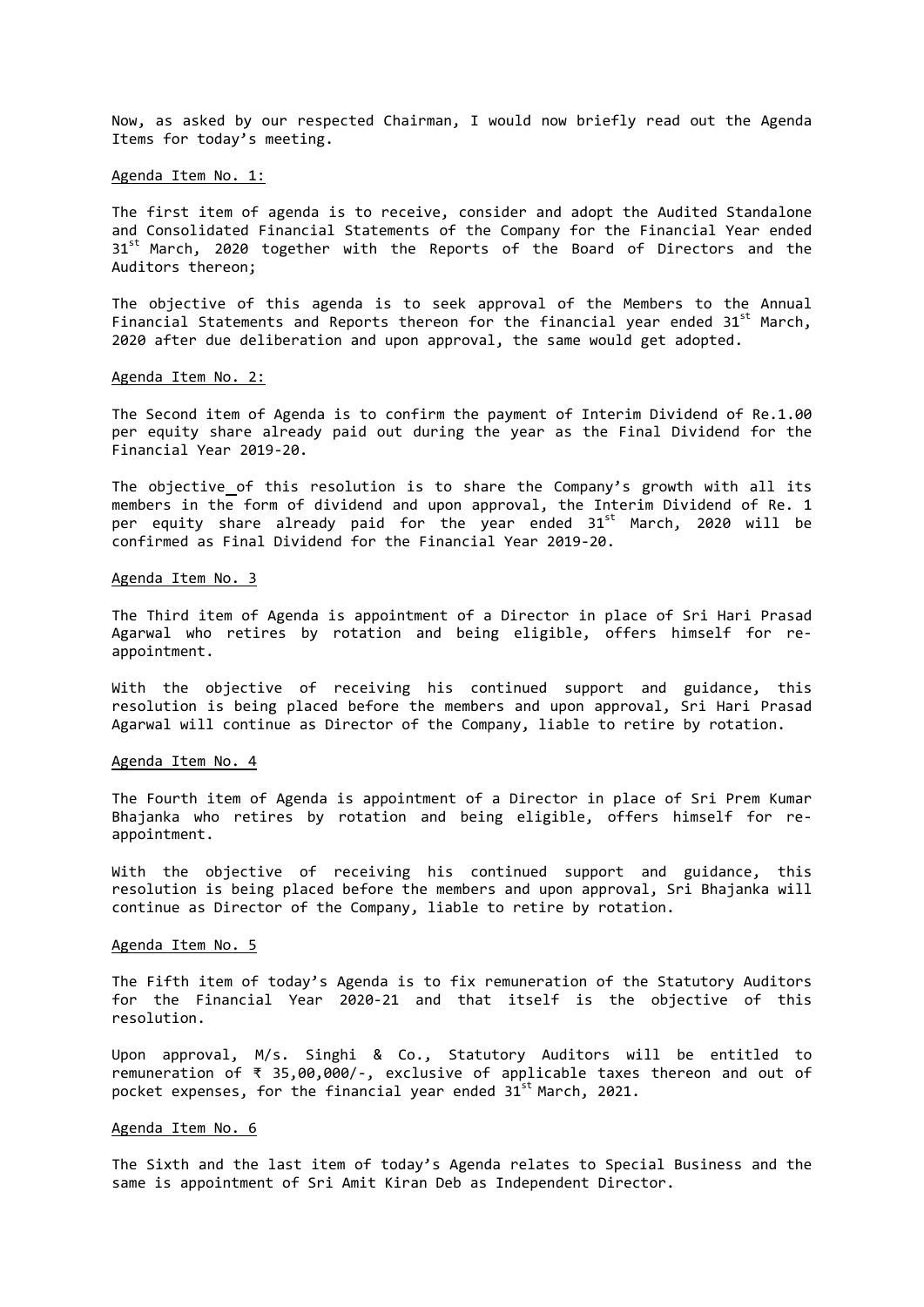With the objective of receiving his continued support and guidance, this resolution is being placed before the members and upon approval, Sri Amit Kiran Deb, who was appointed as an Additional Director of the Company in Independent Category with effect from  $1^{st}$  April, 2020, will be regularized as a Director of the Company, in the Independent category, not liable to retire by rotation, for a period ending on  $30<sup>th</sup>$  September, 2023.

I would now request our Chairman to take the proceedings ahead.

Sri Sajjan Bhajanka

Before we proceed with discussion on the Agenda items, let me inform you that since the AGM is held through Video Conferencing and the Resolutions mentioned in the Notice convening this AGM have already been put to vote through remote evoting, there will be no proposing and seconding of Resolutions and no voting by show of hands.

Since all the resolutions have been tabled, we will now open the floor for questions, observations and suggestions by the members. I would request the members to relate their comments only to the business contained in the Agenda and to avoid queries and comments which have already been put forward by other fellow members. I would also appreciate if the shareholders can keep their speech precise and limit it to 3 minutes. Wherever possible, members are requested to quote page numbers from the Annual Report while putting up their queries. All queries would be responded to once all the speakers completed their turn.

I will now request our Company Secretary to call out the names of the members who have registered themselves for putting forth their queries and suggestions.

Thank You,

Question and Answer session:

Sri Sundeep Jhunjhunwala

We would now request Mr. Yusuf Yunus Rangwal as our first speaker.

Mr. Yusuf Yunus Rangwal

Respected Chairman, Hello you are hearing my voice sir?

Sri Sundeep Jhunjhunwala

Mr. Rangwal

Mr. Yusuf Yunus Rangwal

Yes sir, you are hearing my voice sir

Sri Sajjan Bhajanka

Ya, ya your voice is very clear. We are getting your voice.

Mr. Yusuf Yunus Rangwal

Good Morning friends. Respected Chairman and my fellow shareholder. Hello, yes sir I am very happy with our company secretary for preparing very excellent and very knowledgeable report sir aur apna chairman shaab ka jo speech tha that was very excellent unhone sb bata diya sir, apna company kya hai kya nahi hai everything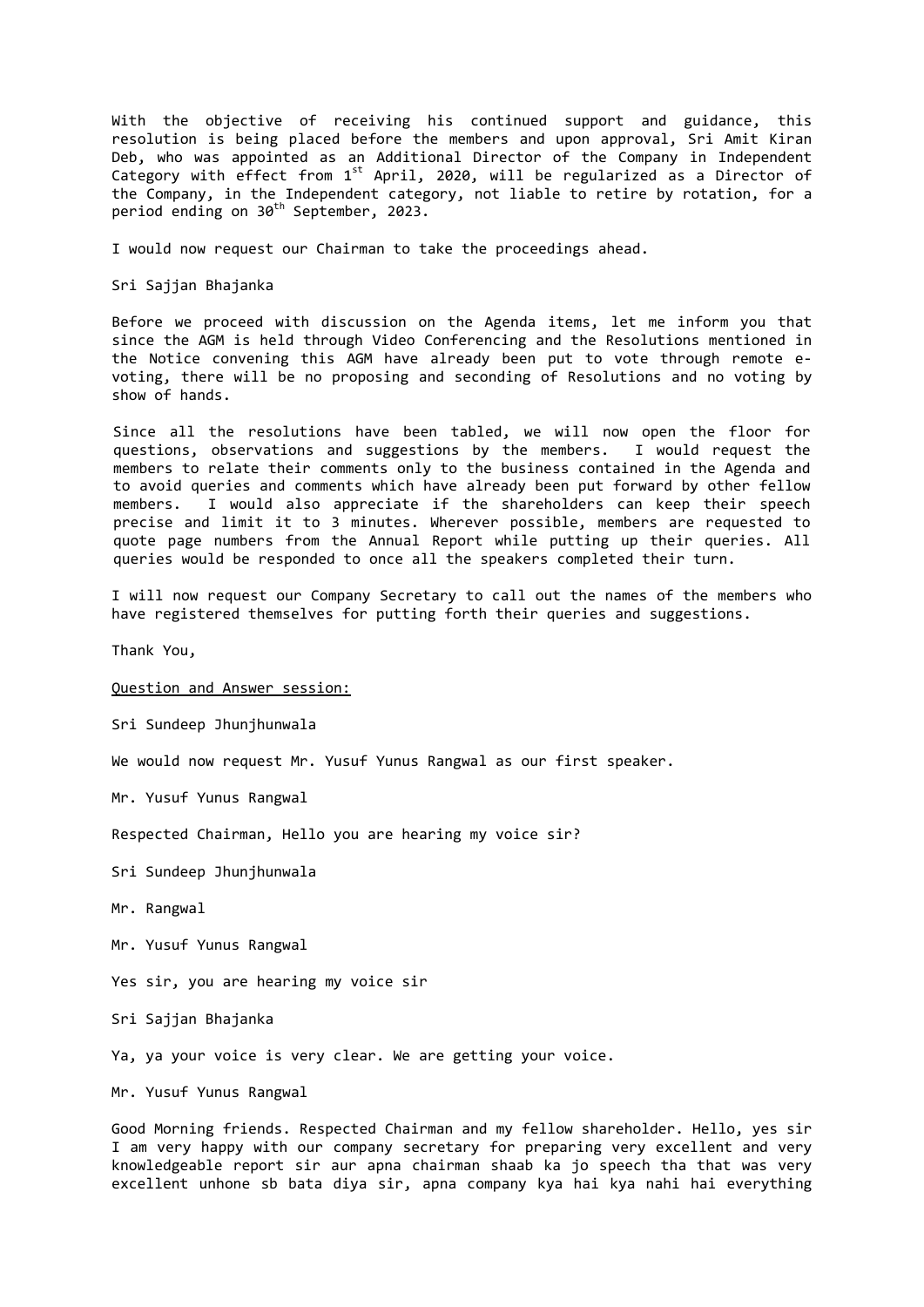explained sir aur dusri baat sir, dividend aapne 1 Rupea diya on Re. 1 share 100% dividend that is a very excellent sir in this covid-19 situation sir and sir we are having in this covid-19, anybody affected in factory sir, we are having factory at Chennai. Sir my friend having a business of your products of Century, he is having at Lakhra Bazar. So your products are so excellent once the people purchase your product next time they also asking of same product of century. Apna product world famous hai sir aur sir jaanna chahata hu China se kuch aane se kuch effect hua Company ko sir; aur sir apna September mein jo app ne bataya ek apna hospital jo open kiya hai Calcutta mai ush k liye sir bahut bahut subhkaama dena chahata hun sir, animal ko help karna that is a very good sir; and sir Calcutta mai apni meeting ho rahi hai I am joining there first time I am very thankful to Sundeep sir for giving me a chance. Sir today I was very happy and very excellent preparing sir. Sir I would like to know apna factory se jo Madras mein hai aur Bombay mein factory hai, Bombay mai hai ye kaha pe factory hai sir, Baroda, Bombay mein apna registered office kidhar hai sir, ush ke bare main jaanna chahata hu proper Bombay mein aur kuch the kahana nahi chahata hun sir bus aapka subh chintak hun aur pray karta hun god ko bus aapka dhanda acha rahe aur apna khuda chahe covid-19 chala jaye aur agle saal aise hi rakna mai aapko request karna chahata hu ki covid-19 v chala jaye per aise hi rakhna sir ki hum join kar sakta hun kyuki Calcutta aana hamare liye possible nahi hai aur ek jaanna chahat hu agar Bombay mai aapnka get-to-gather hoyega so hume sir bulaye so aap ke sath mai mil sakte hai sir aur sir mai kahana chahata hun ek kavita kahana chahata hu khuda ne mujhe bana diya century ka shareholder aur sir mujhe ek request hai sir, bonus sir aapne nahi diya bahut saal hua agar aapka profit hai. Sir apna Kitply aur sir apna Greenply wood ye do company Calcutta ki hai. Sir Kitply apna merge karne ka plan hai any plan, wo bhi sir achi company hai Calcutta ki sir ish bare mai jaanna chahata hu sir, Kitply and Green plywood Calcutta ki reputed Company ki hai, nothing more to say sir.

Thank you sir, Jai Hind! Jai Maharastra! Vande Mahatram.

Sri Sajjan Bhajanka

Thank you, Thank You very much. China se particularly we not have any impact because there is impact all over the world but particularly in our trade we are not impacted much from china. Unfortunately we don't have any manufacturing unit in Bombay.

Our units in Western India is at Kandla and then in North we have two units Karnal and Roorkee and in South we have Chennai and East we have Kolkata and Guhawati.

So thank you very much for your kind words, for appreciating our working.

Sundeep next.

Sri Sundeep Jhunjhunwala

Our next spearker Mr. Jaydip Bakshi, you can speak now you are on unmute mode.

Mr. Jaydip Bakshi

Good Morning, Am I audible?

Sri Sajjan Bhajanka

Ya, you are audible Mr. Bakshi

Mr. Jaydip Bakshi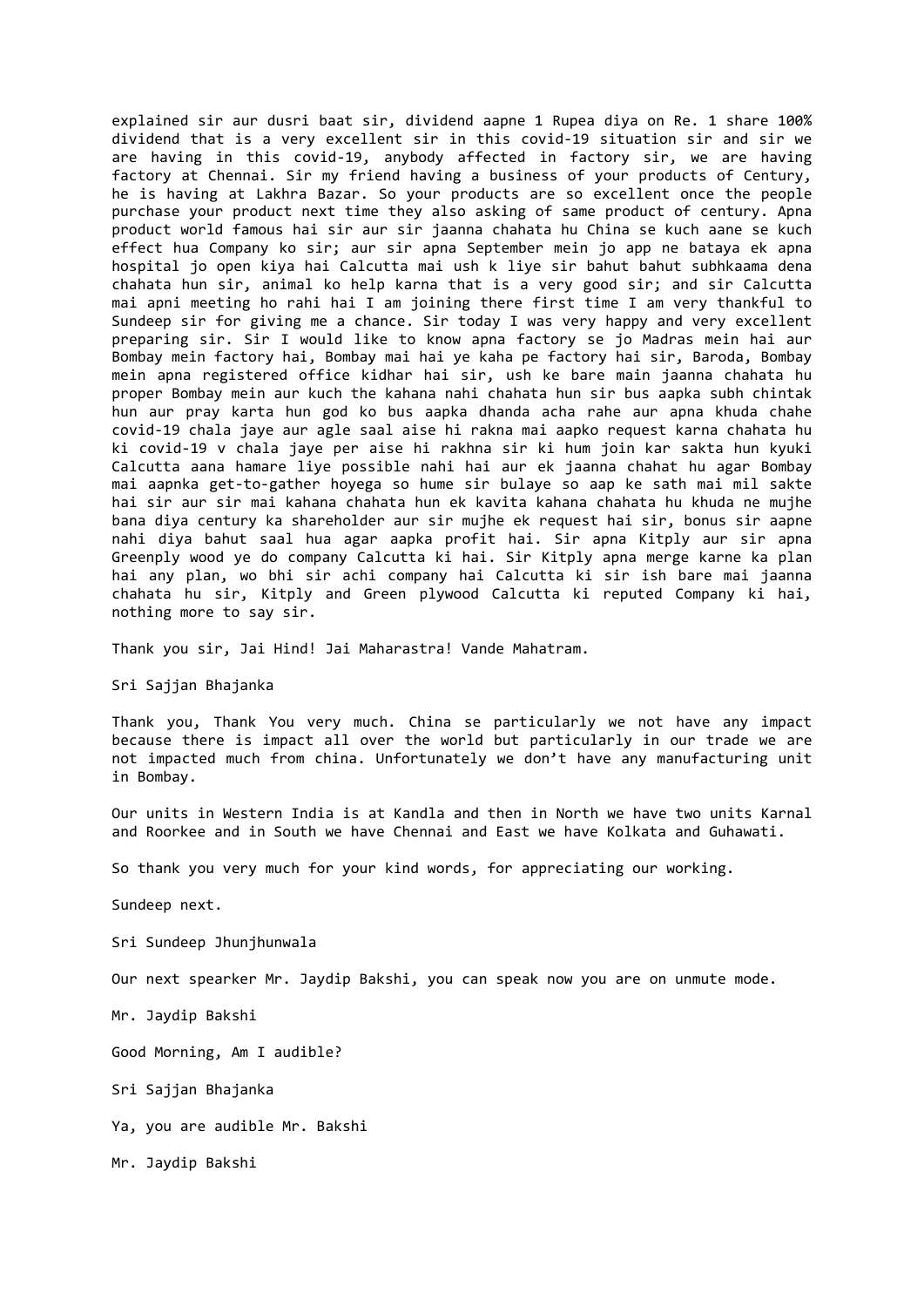Good Morning Chairman, Managing Director and other board of directors present in today's virtual AGM, myself Jaidip Bakshi connecting from Kolkata. Welcome Mr. Amit Kiran Deb on board from 1<sup>st</sup> April, 2020, thanks to Mr. Sundeep Jhunjhunwala for giving me an opportunity to express my views in this virtual meeting and presenting a detailed annual report and to entire secretarial team for arranging this video conference. I am proud to be a part of a growing interior infrastructure brand which is a market leader. What is the percentage of market share in plywood market? What is the effect on supply chain on break down of business and workers unavailability and the delivery of inbound and outbound of goods? Capacity utilisation well explained in page no. 7, what is the target for this year in this economic crises period? Thanks for the reduction of debt and congrats for the installation of the solar panel which you have installed in out premises. Presently our real estate section is sluggish and the consumer spending is down, Company plans to tide over the situation. Sir highlight on the Laos plant which operations discontinued and on the UP green field project. Sir any problem in getting the supply of raw material on this environmental issues and also contracts to the R&D team for the introduction of value added products and unique concepts. Sir we have introduced the fire resistance and water resistance plywood product, what is the market impact of the same? How are we planning to counter the alternative of ply like in hometown the urban ladder and the pepperfry? And I want thank our management for being cordial and informative in being describing our products in our new look and vibrant plan in our visit to our factory in last year. Sir nothing to add more, best wishes to entire for the record and hopeful for coming down this unprecedented challenges and turning it into an opportunity and declaring an increasd dividend next year.

Thank you Chairman. Stay safe all

Namaskar.

Sri Sajjan Bhajanka

Thank you, Thank you Mr. Bakshi. This water proof plywood we are manufacturing from last many year and this has a particular property that are lectus and termite proof so this is unique to century plyboards and thank you very much for all the good words you expressed about the company.

Sri Sundeep Jhunjhunwala

Our next speaker Mr. Shrinivas Adikesar, you can speak now you are on unmute mode.

Mr. Shrinivas Adikeasr

Yes

- Sri Sundeep Jhunjhunwala
- Mr. Shrinivas
- Mr. Shrinivas Adikeasr

Yes, I am audible?

Sri Sajjan Bhajanka

Yes, you are audible.

Mr. Shrinivas Adikeasr.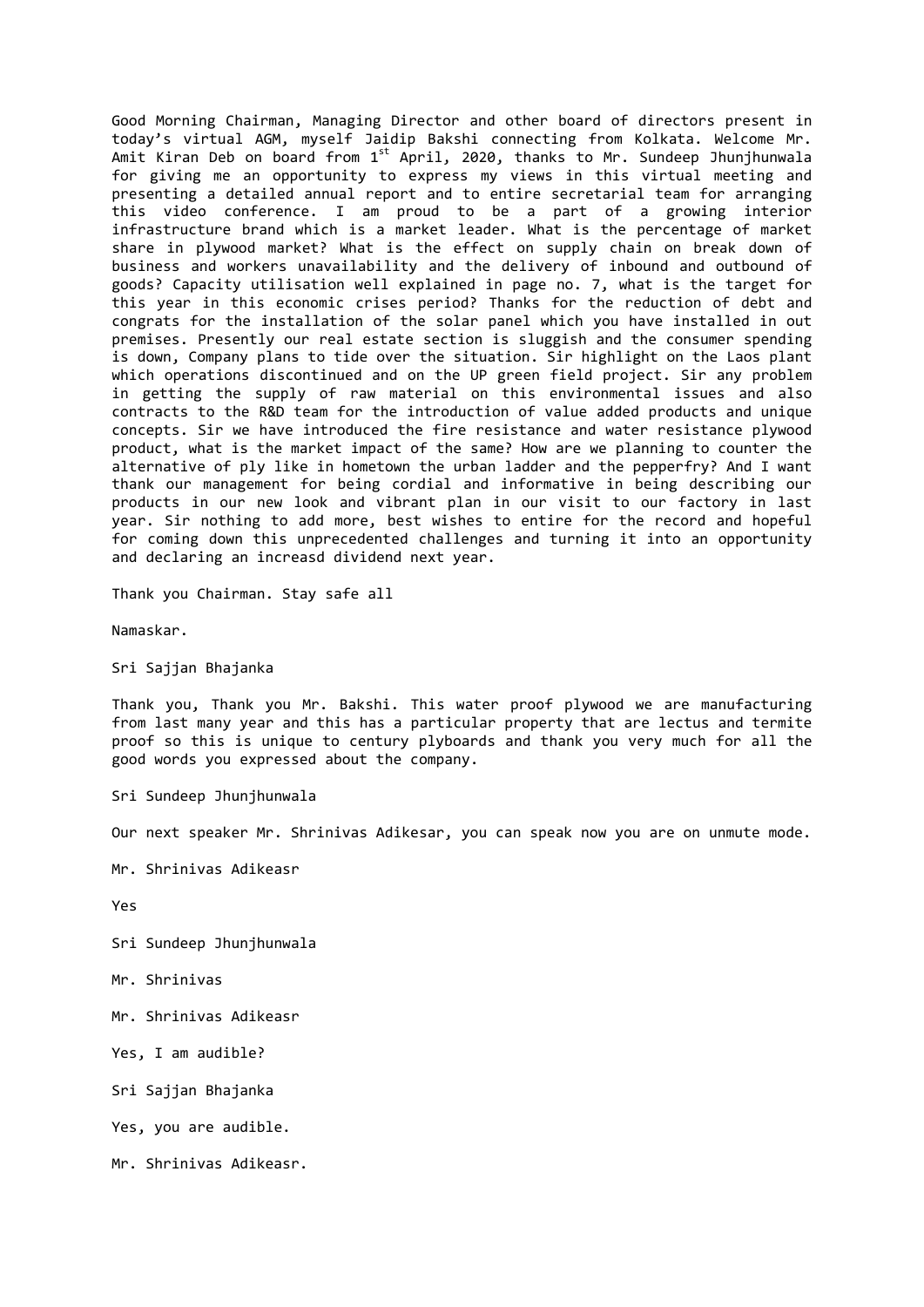Thank you Company Secretary for giving me an opportunity to speak at the AGM. I would also thank the Chairman and all executive directors and independent directors who had done very well for everyone. It is actually a very excellent performance. The very informative annual report regarding governance, everything with FAQ questions and answers and nicely designed during this covid also. Thank secretarial team and thank management for good performance. Just I would like to know, what is the impact of covid-19 on business and when it is expected to come back to the normalcy? Is there any issue on supply chain management including raw material so that it may affects the, impact the business and revenue of the company? The second question is the promoter shareholding increased recently any business expansion or diversification plan in place? My third question is the quarterly results are negative considering this covid any business plan, business strategy to cover the loss in subsequest later part of the year.

Thank you.

Sri Sajjan Bhajanka

Thank you very much Mr. Shrinivas.

Yes we are also badly impacted. The month of April was almost total wash out. In May it was around 30% as compared to last year. In the month of June it was 60% and there onward now, we are achieving around 80% in comparison to the corresponding period over the last years. So we are very hopeful that with the innovative products, with support of our marketing team and manufacturing team we shall very soon reach the 100% level and this year we do not expect to go beyond that but we are very sure that future is very bright and in time to come your company will do much better.

Thank you.

Sri Sundeep Jhunjhunwala

Our next speaker Mr. B. N. Kundu, you can speak now you are on unmute mode.

Mr. B. N.Kundu

Hello, Mr. Bhajanka can you hear me?

Sri Sajjan Bhajanka

Ya, Ya Mr. Kundu we are getting your voice

Mr. B. N. Kundu

Okay sir, Okay sir, Thank you.

Sri Sundeep Jhunjhunwala

You can put your video on also.

Sri Sajjan Bhajanka

Ya, Mr. Kundu you can continue. Hello?

Mr. B. N. Kundu

Hello.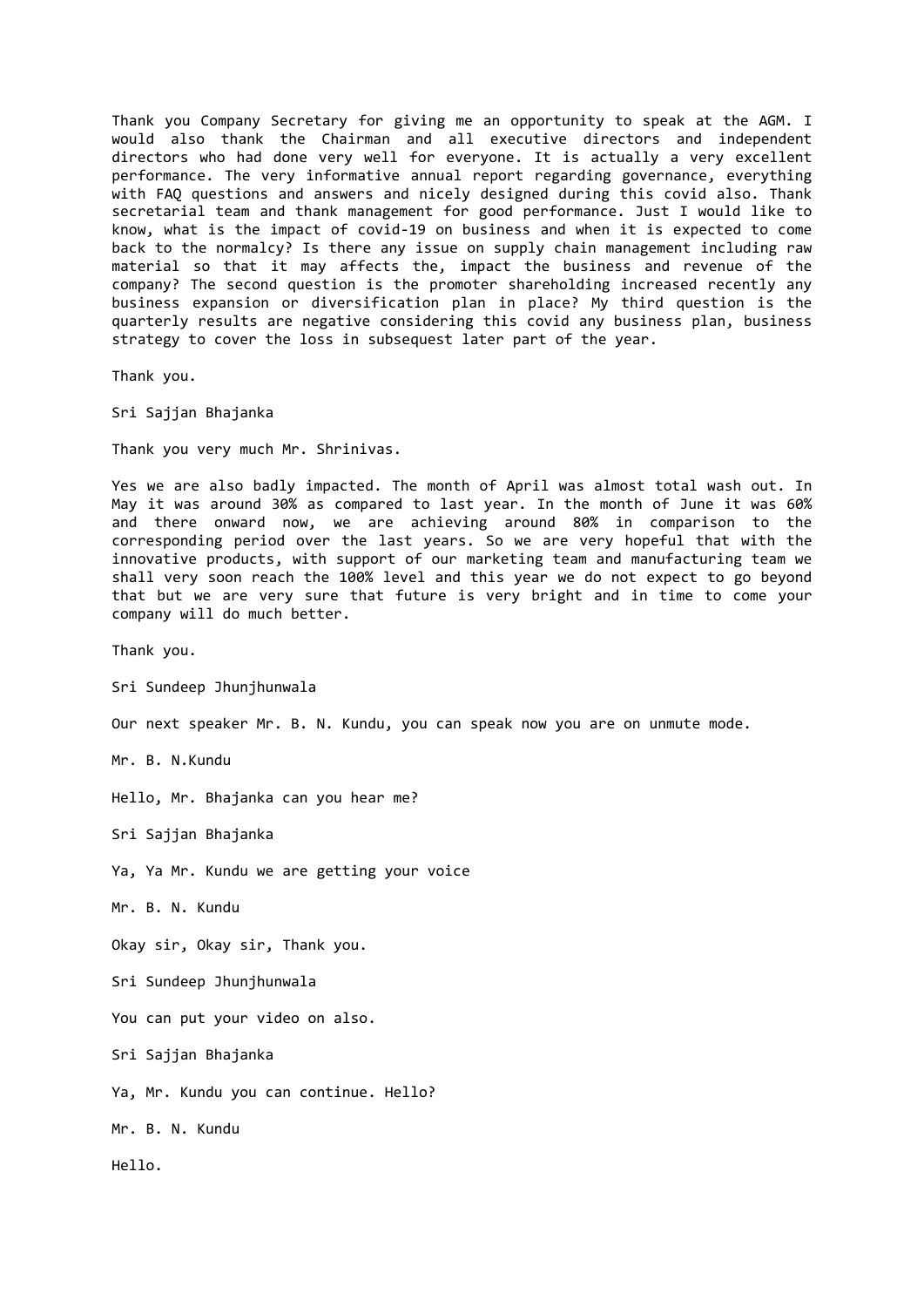Sri Sajjan Bhajanka

Ya, Mr. Kundu you can continue, please.

Mr. B. N. Kundu

Okay, Okay.

At the outset, I would like to offer my grateful thank to the CMD Mr. Sajjan Bhainaka, who is.

Sri Sajjan Bhajanka

Mr. Kundu you open your camera also. We can show you live. If there is any problem you can go ahead without camera, no problem.

Mr. B. N. Kundu

I think there is some problem.

Sri Sajjan Bhajanka

Okay, okay, then go ahead without camera okay.

Your voice is clear.

Mr. B. N. Kundu

Okay, Okay thank you.

Incomplete Para

I express my appreciation to the entrepreneur of centuryply for their noble beginning thirty nine years ago; for its persistent growth and prosperity, the company is now present with diversified operations. It is still growing. I wish and pray that it continues to grow and prosper. The report and accounts for this year have been very nicely prepared and I have nothing further to say on it. I congratulate the management and sincerely hope that growth and prosperity of the company can be maintained. The company has also maintained the human face to the shareholders by paying the dividend of 100 percent to the shareholders.

…….not audible clearly…..

The world economy is in turmoil, the growth is dollar country is not upto the expectations. The current pandemic situation, the world over has flattened on all aspects of himan life. This situation has never been such before. This business life, the world over, is in a doldrum and almost all the business sector are the worst suffered. I feel sorry this has happened particularly at a time when centuryply was going ahead in its growth path. The experts are however forecasting that the pressure will be over very soon.

Sir I have one specific question that is during the lock down period have you taking any salary cut of the employee of the company, if yes, then what is the percentage of salary cut? Sir whether you have any plan to refund the amount after the pandemic situation is over? Before I close I should mention last year it was made very good factory visit under the leadership of Mr. Sundeep Jhunjhunwala. Before I close I want offer my special thanks to Mr. Sundeep Jhunjhunwala for his cordiality and hospitality when I have visited century ply's office for any query.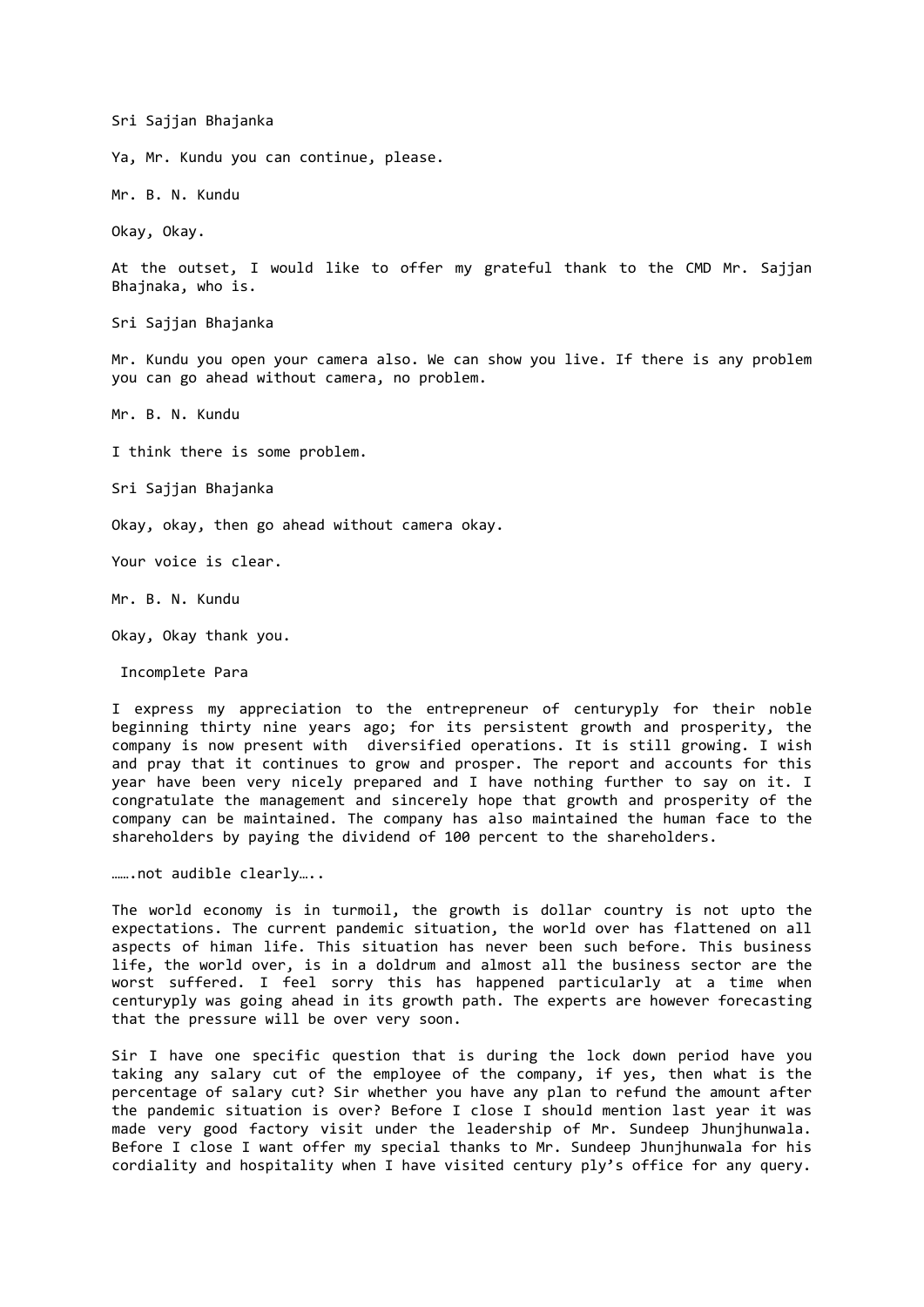Sir Mr. Jhunjhunwala is working in this company last 14 years, I think so. When I visited to your office his cooperation and efficiency was stupendous. With this remark I am closing. Thanks to all.

Sri Sajjan Bhajanka

Thank you Mr. Kundu.

Yes, specific to your query, yes due to this pandemic we had also do take a salary cut and your promoters they have sacrificed their salary and till now none of the promoters are taking any salary and as per the slabs we had a cut of 10% to 30%. Upto the amount of say Rs. 5,00,000/- it was 10% then 20% then 30%. So now upto Rs. 7,00,000 we have withdrawn the cut. Upto Rs. 7,00,000 CTC there is no cut and we are reviewing, as the operations are improving may be very soon we shall withdraw all the salary cut.

Thank you.

Sri Sundeep Jhunjhunwala

Our next speaker Mr. Ashit Kumar Pathak, you can speak now you are on unmute mode. You can also activate your video

Mr. Ashit Kumar Pathak

Yes, Yes, Suna jachhe toh sir. Haan sir thik ache.

Good Morning, at first my best wishes of good health, happiness, prosperity to our respected Chairman and Managing director, CFO, other dignitaries, Company secretary and fellow members present at video conference. My name is Ashit Kumar Pathak, a member of Century Plyboards (India) Ltd.

At first my esteemed gratitude to our Company Secretary Mr. Sundeep Jhunjhunwala and his secretarial team for sending me the notice of 39<sup>th</sup> AGM, annual report of Financial year 2019-20 very well in advance and nicely cooperation to speaker shareholder by providing special link to join virtual AGM. Sir great welcome to Mr. Amit Kiran Deb joining to our board and expect enhance performance from his side. Sir I have small points in addition which I would like to share, excellent representation from our respected Chairman I heard all his points. Sir, regarding factory visit under the leadership of our respected Sri Sundeep Jhunjhunwala, excellent production activities strong measures in power conservation, factory premises neat and clean, section wise production activities with strong monitoring system, safety management in every segments, excellent cooperation to members by the work managers in different segments, strong management system, commission solar panels rooftop, commission resin plant also excellent production activities in laminate sector and excellent quality control systems. All is very very very very nice and if possible better to give a snap shot of our factory visit in our annual report. The annual report financial year 2020 is very nice and very informative from beginning corporate information, plant locations and strategies and others. Sir, if possible to be briefed so that veteran members follow the whole report. Sir at present pandemic situation what strategy and road map our company has taken at production units? What productions may be hampered by lockdown at present capacity of utilisation segment wise plywood, partible boards, laminate, MDF and first quarter report may be impacted due to pandemic. Impact in delivery solution, supply chain, low in demand, may be impacted the service sector so, what strategy and road map our company management team has taken for optimal production with optimal supply chain with demand in remaining three quarters? What are the present pandemic cost control, potential cash reserve, digital supply chain, production according to demand, strong in marketing strategy and request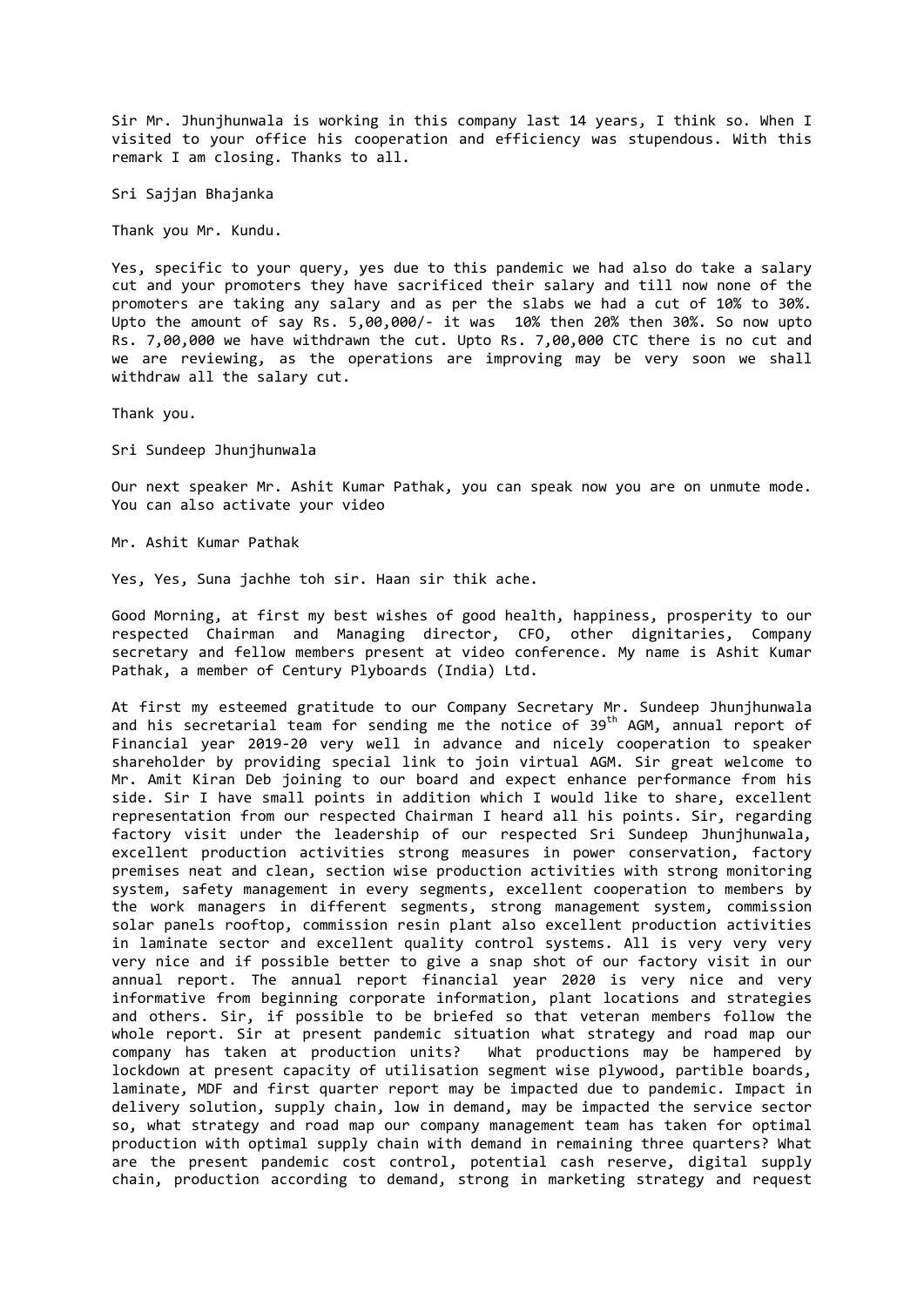for potential strategy in all parameters also strong measurements in customer, sales and services? Sir, excellent initiative for repayment of loan to become a debt free company and healthy cash flow. Sir in 415 Capex program sitapur UP particle board, sir other than capex program to any production unit. Sir 60 days interest free credit to dealer a channel partner have we any impact in our financial operations, it mentioned financial year 2020, 51% of revenue generated from Plywood and 46% from non-plywood, MDF specially cost effective than plywood so when 90% growth in plywood and when 20% growth in MDF so concentration may be given other than plywood and maximum revenue share in plywood where there is degrowth of 3%, 18-19% in laminate and 6% growth in Logistics and MDF 19% growth. So we can concentrate in other segment other than plywood and in atmanirbhar bharat initiative how our operation is optimistic throw some highlight in GST regime, pending dues and other liquidity support with low cost of borrowing it mentioned 95% revenue from B2B business and 5% revenue from retail, I think that B2B business is very penetration than retail business and regarding financial performance your consolidation performance is not so good. Hello, Hello and also profit after tax is impacted for consolidated preparation with eleven subsidiaries and three step down subsidiaries and also our investment in subsidiaries is 113 crore other than 97 crore and also Auro sundram Plywood give potential performance than other subsidiaries and sir in fine wood production 80 lakh received and Goodview Agency pvt. Ltd. 80 lakh given reason for this? And sir what is the reason for impairment amount in Singapore Pte. that mentioned 4566.27 lakhs please throw some highlight about this and financial year is very tough situation and advertisement cost may be in measurement way because 88 crore advertisement cost previous year and 75 crore this year and request for potential cash reserve for enhanced performance if the situation good permission and in CSR activity if possible give some donation to our health department and donation from smart phone to poor meritorious students who cannot study online due to this device and about what are the foreign earning because foreign earning no than previous year and I assent all your six resolutions nothing to say more, expect enhanced financial performance in financial year 2021 with sound navigation and with good health, everybody with stay safe.

Thanking you sir.

Sri Sajjan Bhajanka

Thank you, Thank you very much Mr. Pathak

There is not much disruption from the supply side we are getting all the raw material, there is no problem and as far as payment and other things we didn't stop our payment to our suppliers even for a single day, we made our payment as per the commitment and about the impairment which we have taken it was basically the investment in Laos through our Singapore subsidiary. So Laos, the government of Laos they have changed their policy. They have banned the cutting of timber in the Laos country and then export of Veneer and other products other than the plywood they have banned their export. So our main purpose was to bring the veneer from Laos because it was for the raw material security of our Company but now because those units have become redundant so we have taken impairment of forty five crore but it was done before the pandemic, before corona. Regarding Capex in Sitapur UP, our object is to complete manufacturing unit but it is held up due to the Supreme Court and NGT intervention, so we have nothing to do with that. This decision will come from the government of UP and the Supreme Court and if Supreme Court allows then we shall go ahead. We got the license we got the provisional license.

Thank You, Thank you Mr. Pathak, Thank you very much.

Sri Sundeep Jhunjhunwala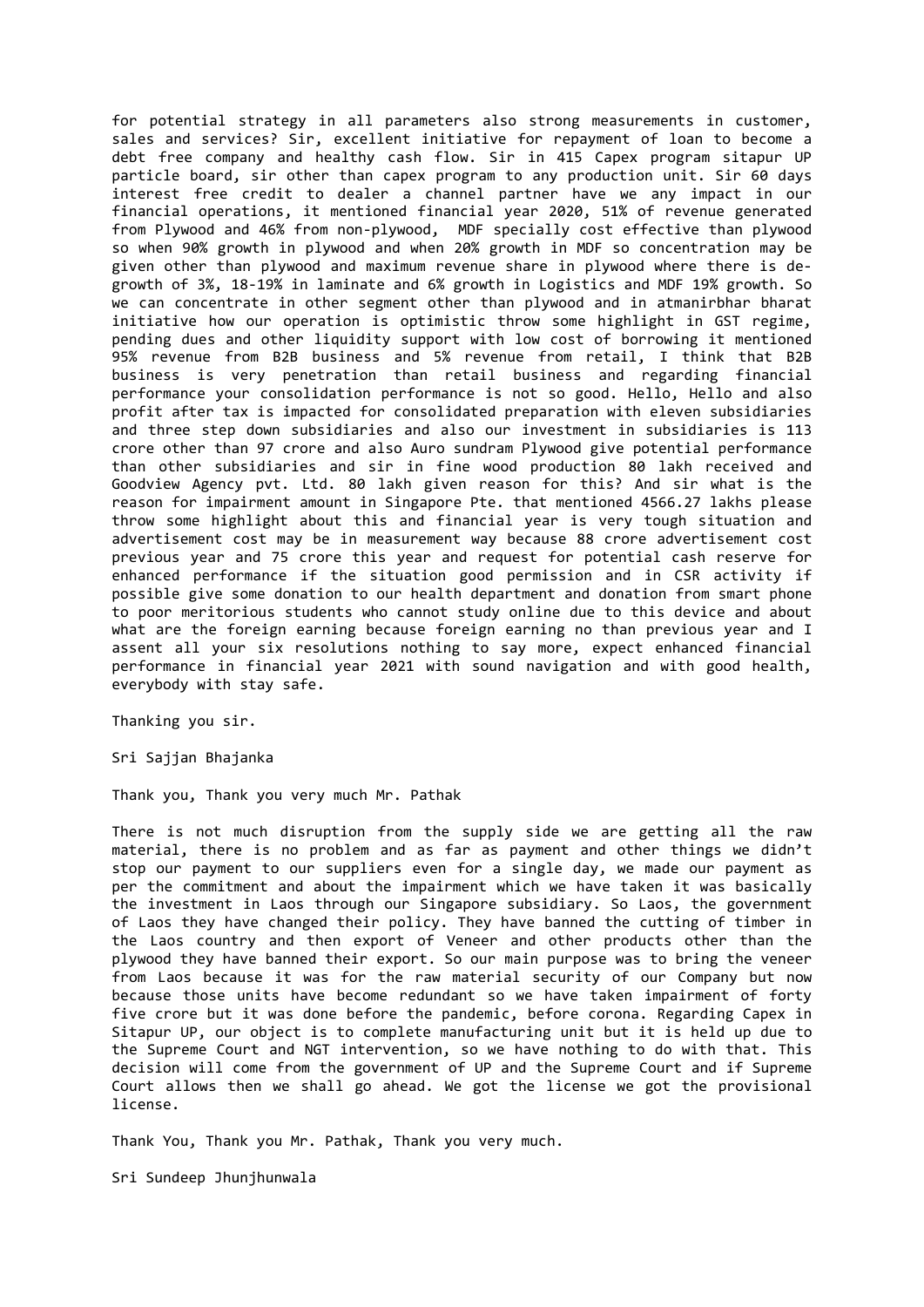Our next speaker Mr. Santosh Kumar Saraf, you are unmute now and your video is also available.

Mr. Santosh Kumar Saraf

Video nahi aa raha kya baat hai.

Sri Sajjan Bhajanka

Aap camera on kijiye.

Mr. Santosh Kumar Saraf

Haan, acha kiya, ab aaraha hai.

Namaskar!

Mananiya Adhyaksh ji or Board ke sadasya aur mere shareholder bhai behno, jo aaj video conference ke through upasthith hai, mera sabhi ko namaskar. Main Santosh Kumar Saraf Kolkata se ghar se bol raha hoon.

Sab se phele main Shri Sajjan sir ko dhanyawad dena chaunga sir ki in sab time ke ander bhi aapne dividend announce kiya aur utna hi diya jo har saal dete aa rahe hain lekin bahut Companiya nahi deti sir iske liye main dhanyawad kahunga fir bhi hum toh mangte hi rahenge aapse kyun ki mangne ki aadat kaha jati hai, hain ki nahi hai. Main ye kahunga ki aapki 22 crore ki capital ke upar mein kariban 985 crore the reserve hai,toh sir buy back kar lijiye, agar Buy Back karte hai toh kuch paise aap ke ghar mein bhi aayenge and hamare ghar mein bhi aayenge aur aaj Company ke share ke daam 136 rupiye hain wo daam bhi badh jayenge double gain hogi humko, vichaar kar sakte hai sir. Yaa agar Buy Back ka vichaar nahi ho toh sir mai bonus nahi chahunga sir kyuki bonus se 136 ka 68 ho jayega mai chahunga bahut badiya dividend de aisa dividend jo hamare cash kaam mai aaye aur covid ki ishtithi jo gayi hai ush mai hamare kaam aaye. Sir iske alawa puchna chahunga ki COVID-19 ka impact apni Company pe kya hua hai iske bare mai bataiyega sir kyuki abhi business kafi hamper hua he, bahut log kisi ko ghar pe aane nahi dete toh apne sales affect hui hogi aur aapne mere prasan ka jawab phele hi de diya cost cutting ke bare main ki aapne 10% se 30% salary cut ki hai. Ye mera prasan paraya last 50 meetings se main yehi prasan puch raha hu logo ko aur koi iska jawab satisfied kisi ne bhi nahi diya lekin aapne iska jawab phele hi Kundu sahaab ke jawab ke ander meini ye jawab de diya, toh main ye prasan dubara nahi karunga sir. ye hai ki Company ka future plan ye bataiyega jarur sir. Ab ek do chiz jo maine observe ki uske bare mai main batana chahunga sir thoda dhyan dene ki jarurat hai. Aapne likha hai ki CSR mai Rs. 444 lakh kharcha kar diya sir wohi aap page no. 208 mai likh rahe hai Rs. 15.41 Lakh abhi tak kharcha nahi kiya sir toh yeh kiska baki hai sir, kis concern ka baaki hai jo Rs. 15.41 lakh aap dekhiyega page no. 253 diya hua hai in detail. Ek sir aapne donation Rs. 1.46 crore diya hai sir, wahi dekhiye page no. 208 main note no. 48 jo aapne likha hai Rs.505 lakh ka donation diya hai, yani Rs. 505 lakh ka donation ka matlab Rs. 5.05 crore hota hai sir. Toh aap ek jagah Rs. 146 lakh dikha rahe hai ek jagaha Rs.505 lakh dikha rahe hai toh ye difference kyu hai sir ye jara clear kariyega sir.

Sir aap sun rahe mai meri awaaz aa rahi hai sir? aapki aawaz nahi aa rahi kya kare sir, ap ki awaaz nahi aarahi.

Sri Sajjan Bhajanka

Haan, ab aa rahi hai meri aawaz.

Mr. Santosh Kumar Saraf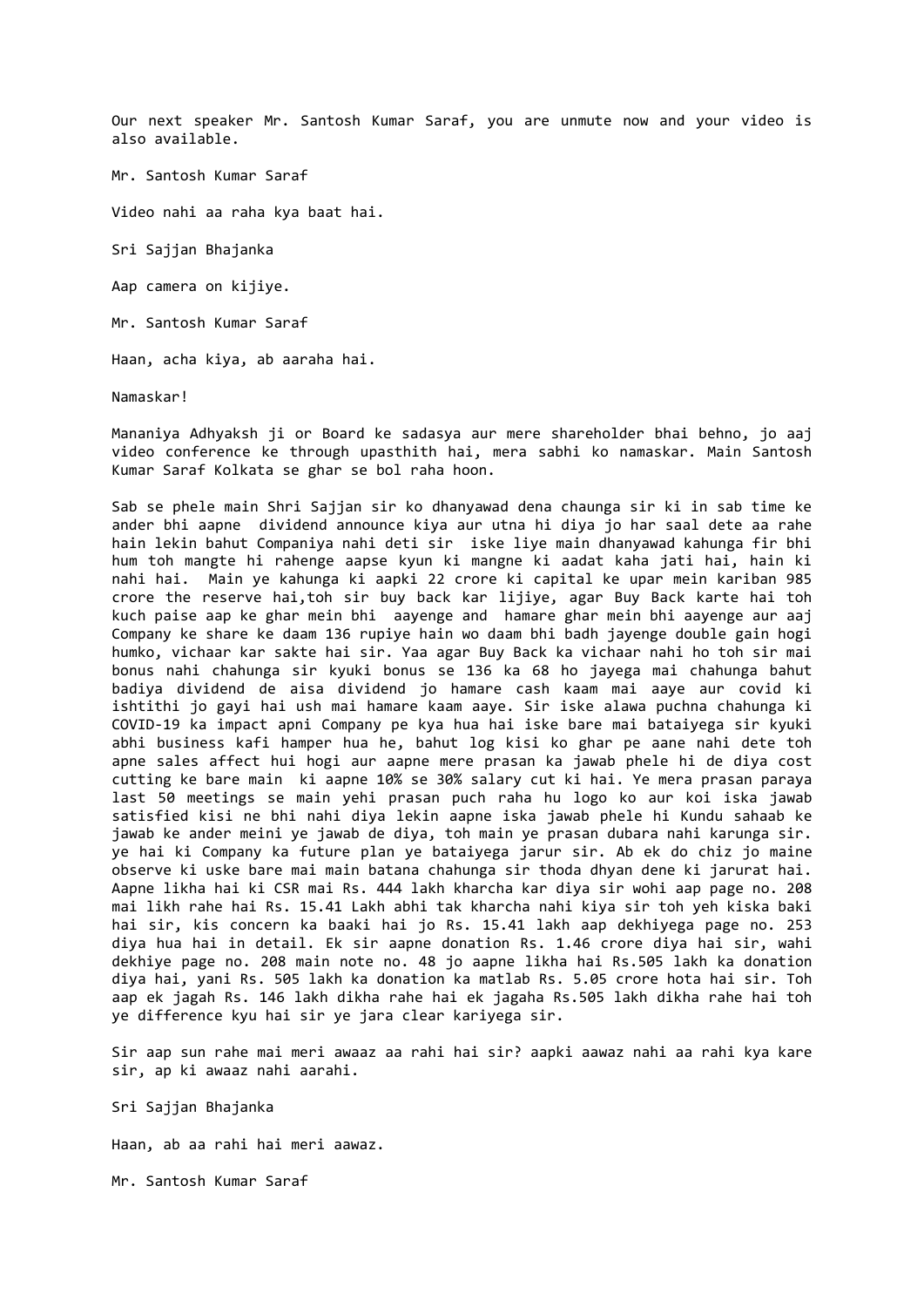Haan sir aa rahi hai

Ye jo donation hai jo aapne Rs. 146 lakh ka dikhaya hai aur page no. 208 mai Rs. 505 lakh ka dikhya hai sir ye bahut badi chiz hai, ishko clear kijiyega. Ek aap ke, kahane ka matlab hai female employee jo hai wo kariban 355 hai sir 6704 ki work force hai uske ander agar mai calculation karu toh ye 5% aate hai sir toh mere kahane ka matlab hai sir ki female employee badaiye sir kyu ki aaj kal female kisi se kum nahi hai sir mardo se kisi se kum nahi hai sir. Hamari finance ministry bhi female hi hai sir. Jo IAS main jo first aa rahi hai wo bhi female hai sir, female ko self-dependent banana hai sir. Apne samaaj ki unnati karni hai sir tah female ko self-dependent banana hai sir. Usko jyada se jyada protsahan denge, chakari denge, naukari denge, unke layak kaam denge sir tab wo self-depend hogi ushka fayeda apne ko hi hoga sir toh unki husband ke saamne keemat bhi badh jayegi sir.Kamane wali bahu ko sab matlab pyar karte hai sir, hai ki nahi hai. Bacho per bhi dil se kharcha kar degi kisi ke saamne hath nahi phelana padega. Female ko jyada se jyada development and self-dependent banana ki jarurat hai. Disabled employee ke baare mein main jyada nahi kahunga apne pass 12 hai. Female employee bahut aage badh rahe hai ……..dekhiye IAS mein mauka mila Ira singhal toh first aayagi jab ki 25 years phele ek aurat ko mauka nahi mila, ushi tahara Para Medical ke ander mein Gold award la rahe hai apne yaha ke log, yaha tak ki Everest ki choti pe bhi chadh ja rahe hai log sir itni himmat hain unme sir, toh unke baare mai vichaar kariye sir; dushra mai sir aap se kahunga ki aapne PM Cares fund mein kuch diya toh batana sir. Ye political party ko donation diya tah likha hai Rs.50 lakh diya, kis political party ko diya hai, ho sake toh naam bataiye kis political party ko diya hai. Ek sir jyada main Prasan nahi karunga kyu ki kaafi samaye hai aur ye jo video conferencing se meeting ho rahi hai isme total kitne shareholder ne login kiya hai wo bataiyega sir.Ek sir, last year jo meeting hui thi Sundeep ji awaaz aarahi hai, ek sir jo last year meeting hui thi usha total kharcha kitna hua tha, aur aaj jo apne video conferencing me meeting kar rahe hai, iska kitna kharcha hua. Isse shareholder ko pata lagega ki video conference meeting mein or physical meeting mai kya difference hai kyuki physical meeting mein jana padhta hai sir aur director log ko bhi aana padhta hai sir, bahut aaram hai sir. Mai ek sath mai do do meeting attend kar raha hu. Ek aapki meeting hai abhi thori der phele dusri meeting thi. Ye fayeda sirf video conferencing ke through hi hai otherwise woh jaa ke Gyan manch ya aur kahi ja ke meeting karne mein maza nahi hai sir. Ek sir last mai jyada nahi kahunga sir, mai aap ke swasth ki kaamna karta hu sir aur asha karta hu ki aap sab swasth honge aap ke staff sab swasth honge, sab employee swasth honge, unki family sab swasth hongi. Asha karta hoon ki agle saal fir video conference rakhiye. Main aapko bata deta hu sir ki SEBi ka niyam nahi hai SEBI ke niyam ke hisaab se physical meeting ke sath video conferencing meeting bhi rakh sakte hai sir. Aap sab ke swasth ki kaamna karte hue mai apna waktaviya samapt karta hu. Jai Hind, Jai Bharat. Jai Shree Ram. Namaskar sir fir ek baar sab ko Sundeep ji ko sab ko mera namaskar sir.

Sri Sajjan Bhajanka

Bahut Bahut dhanyawad Saraf ji.

Aapka suggestion jo Buy Back ke liye hai ya kisi aur tahar shareholder ko labh pahunchane ke liye jo suggestion hai hum log usko consider karenge thoda sa pandemic ke karan abhi us baare mein socha nahi tha. Dusra apna ek Capex plan hai UP ke ander karib Rs. 600 crore ke aas pass ke investment ka toh uske liye humko thoda sa paisa bacha ke rakhna that toh kuch jaldi hi decision lenge uske upar depend karte hue aur ek Rs. 15.41 lakh ka baki hai, baki har jagah century ki main units mein humlogone jitna apekshit tha use jada hi kiya hai. Koi bhi last 3 salon mein hum logone CSR ka koi bhi paisa bakaya nahi rakha hai. Ye apni ek subsidiary hai Auro Sundram toh ye Auro Sundram ka hai consolidation ke ander mein aaya hai. Ye jo paisa hai Rs. 15.41 lakh consolidation mai aaya hai ye baki hai. wo waha pandemic ke karan toh abhi usko is saal kar denge. Aur aapne ye kaha ki Mahila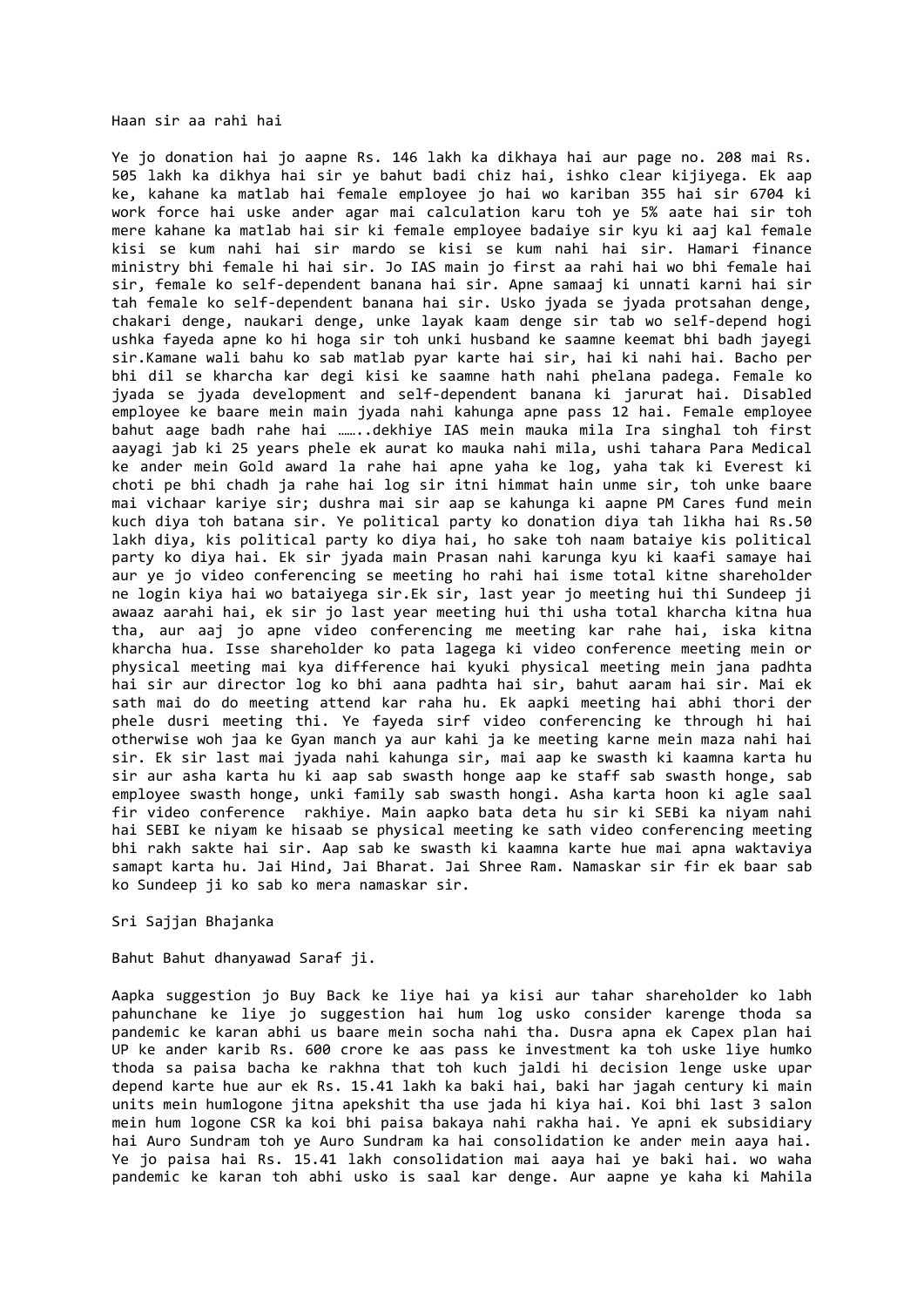karamchariyo ki sankhiya kum hai toh shayad maine gat meeting mein bhi bataya tha ki Century Plyboards jo hai ye 24 ghanta continuous process plant hai jis mein hamare majdur kaam karte hai lekin bharat ke ander law ke sihaab se jo mahila karamchari hai unko raat mai kaam karne allowed nahi hai aur hamari chuki shift ki rotation mein chalta hai toh factory floor mein mahila karamchari ko jada nahi rakh pa rahe hai. Jab Sarkar niyam badal degi aur mahilayen bhi videsho mein aaj Indonesia, china uski tarah mahilayen teeno shift kaam karti hai, toh India mai, bharat mai teeno shift allow karegi Sarkar to uske baad mein nischay hi hum unki sankhiya badayenge. Aur aapne pucha ki bhai ye jo video conferencing hai ye har tarah se bhetar hai, Kharcha toh isme bahut hi kum hi, koi hall nahi book karna padhta, hamare jitney bhi directors the unko bhi travel karna padhta tha, Kolkata aana padhta tha, toh unko bhi aana nahi pad raha he, Aap ki tahara wo sab bhi apne apne gharo se attend kar rahe hai, aur kharcha almost negligible hai, nil you can say. Jo hamara existing infrastructure hai usi mein is meeting ko kar pa rahe hai.

Thank you. Thank you Santosh ji.

Sri Sundeep Jhunjhunwala

Our next speaker Mr. Chandravati Gattani, you are unmute now and your video is also being made visible. You can speak now.

Mr. Gattani. Mr.Gattani we can hear you now.

Mr. Chandravati Gattani

Just a minute sir thoda technical problem hai, Haan, sunai de raha hai. Bhajanka ji sir Namaste.

Sri Sajjan Bhajanka

Namaskar Gattani ji, namsakar.

Mr. Chandravati Gattani

Bhoot acha lagta hai sir aapko 20-25 saal se janta hun sir. Aapko jab bhi mobile pe phone karta hun aap hardam uthate ho. Saal mai aapse 4-5 baar mauka bhi lagta hai milne ka is saal toh mil nahi paye. Chuki aap lyons range chod ke taratala chale gaye, phele toh mere office se main aap ke office chai pine pahuch jata aapki office mein lekin abhi bahut dur ho gaye sir aap, mere ko 4-5 ghanta ka ka planning karna padhta hai. Sir aap friends of tribal society mai bahut achha kaam kar rahe hai, aapne sodhpur mein jo hospital lagaya hai wo bhi bahut achha hai sir. Aap plywood jagat ke toh organised market ke king ho. Koi ko bhi bolo century ply wo sab janta hai aapko sir.

Mereko ek thank you dena hai Sundeep Jhunjhunwala ji ko ki aapki team ne bahut achha kaam kiya Sundeep sir.Unho ne mereko bhoot update kiya, mereko email bhi diya aur phone bhi kiya. Bhoot achha kaam kiya sir aapne aur aapki team ne.

Mereko ek Namaste jata hai Mamta mam ko, CS institute ki president Mamta mam aap se humlog bahut kuch sikhte hai. Mamta Mam I get regular Mail from you. Jitne regular updates hai roj mereko aate hai. Thank you Mamta Mam

Smt. Mamta Binani

Thank you

Mr. Chandravati Gattani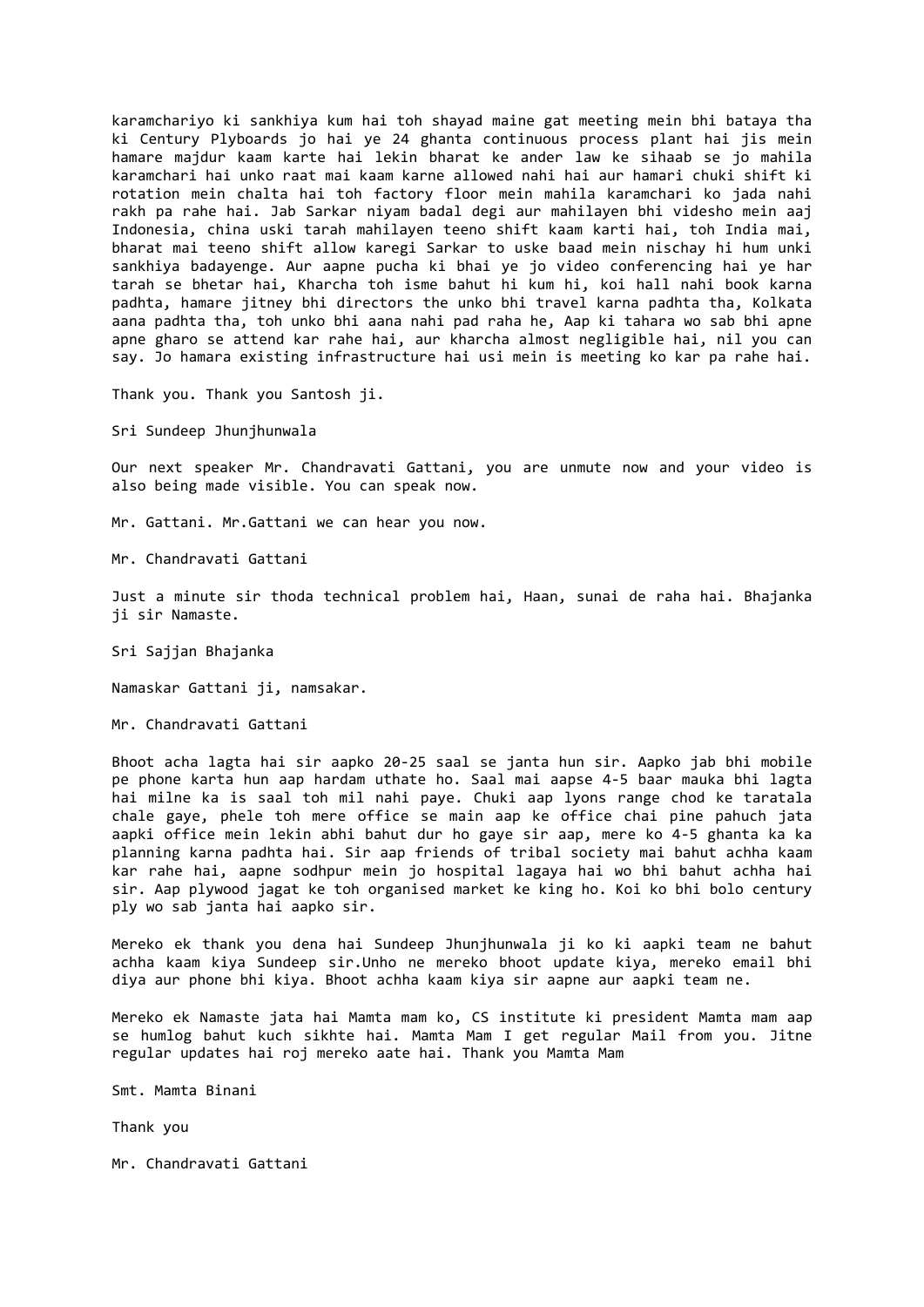J.P. Dua sir aapko bhi Namaste, aapko main janta hun 15-20 saal se. Aap ke Allahabad Bank Chairmanship mein 3 saal humne aapse bahut kuch sikha hai sir.

Sanjay Agarwal ji aapko bhi ek thank you hai sir aap facebook mein mere sath pura upto dated hain sir aur yahan as CEO and MD bahut achha kaam kar rahe hai sir.

1.39.02

Now coming to my some account point sir, apna company ka market share in organised plywood segment is more than 25 %, Bhajanka ji pura credit aapko jata hai sir aapke saath main 2 -2 ghate time kataya hua hun aapka pura Hariyana ka base aur sab mereko malum hai, ye mara wo hai ki abhi aap dur chlagaye, halaki aapse 4-5 baat hui hai lekin aap se milte mai nayi office mai nahi ja paya, halan ki 2-3 baar aapne appointment diya lekin main aa nahi paya abhi aaunga sir COVID pandemic khatam ho jaye. Aapke Company mein sir aapka cummulative salary hai wo bhi aap logo ne ghata diya aur ye .29% of the total cost aa raha jo bahut achha chiz hai. Apne 12 manufacturing units hai and more than 100 trade partner hai sir isi liye aapki company ka itna naam hai. Main toh 10 years phele factory gaya bhi tha tab Julasaria ji leke gaye the toh bahut achha factoy hai sir. Ek baar dekha toh aapka pura taam jham aapka 12 factory ka samajh mein aa gaya. Kitna achha hai. Ab aapke gross income badha hai 2293 crore to 2269 crore thik hai ye aur bhi badhega 10% main expect kar raha tha Bhajanka ji aapko is main khayal rakhna hoga sir. Aur apne product ke baare mein sir laminate hai 7.5 million laminate sheet this year achieved 102%, humne Particle Board 116% achieve kiya, Humne MDF board 1.98 Lakh CBM this year achieved 82% sir, Plywoods 2.39 Lakh CBM this year achieved 79%, ye mai Bhajanka ji har saal aapse AGM se phele ja ke baat kar leta tha is saal hoga nahi toh main bola aapko pakadna toh jaruri hai ek baar aapka chera dekhunga aap bhi mera dekh loge sir. Mereko sab se acha laga sir Company ne plywood se apne dependence ko thora kum kiya hai sir and widen product offering. 6.5% aapne bahar se kiye non plywood which is very good sir. Aap isko jaise ITC ne apna cigarette ko kum kiya dusri jagah aap bhi ek dum right chiz mein ja rahe ho sir mereko bahut achha lag raha hai; ye next year 15% ki taraf target rakhiye sir. Aapne apna Balance Sheet ko bahut tagda kiya sir by deleveraging ECB term loan of Rs. 68.41 crore toh ye main as a finance guy bahut support karta hu sir. Aapne jo surrender kiya Rs. 245 crore working capital limit with bank bahut acha hai sir. Mere kuch queries the sir jo mereko Sundeep Jhunjhunwala ji ne reply de diya toh main queries main nahi jata. Phir bhi ek do baat he sir, covid ke karan apne MDF sector last 2 saal bahut challenging the sir aap usse ubhro sir. Sir mereko ek chinta ka baat hai apna forex inflow wo Rs. 104.99 crore lekin outflow Rs. 315 crore hai, ish mai aap India ka, apne Indian government ko thodasa Rs. 211 crore ka fayeda nahi de rahe hai sir, matlab forex humlog use kar rahe hain, may be company gain kar rahe hai lekin foreign exchange ki taraf bhi kindly dekhiye sir. agar aap export kar paoge toh ye manage ho jayega. Apna Profit after tax bhi slightly down hai lekin woh main aapko COVID ke liye benefit deta hun sir. Apna statutory due hai Rs. 42.39 crore uska status bataiyega sir. I support all your resolutions sir, Bhajanka sir aapka bahut bada fan hun. COVID khatam hote hi main aapse ek appointment leta hun aap se aapse milne aata hun.

Thank you very much sir aap achhi tarah rahiyega sir.

Sri Sajjan Bhajanka

Bhoot Bhoot dhanyawad Gattani Ji.

Mai aapki ek quality appriciate karta hun ki aap achhi chiz ko bhi batate hai aur koi kami hoti hai ushko bhi batate hai. Achi chiz ko toh logo ke samne batate hai aur koi kamiya hoti hai toh usko akele mein batate hain, toh ye achha pehalu hai aap ke swabhaw ka. Main aapko dhanyawad deta hun Company ki badhai karne ke liye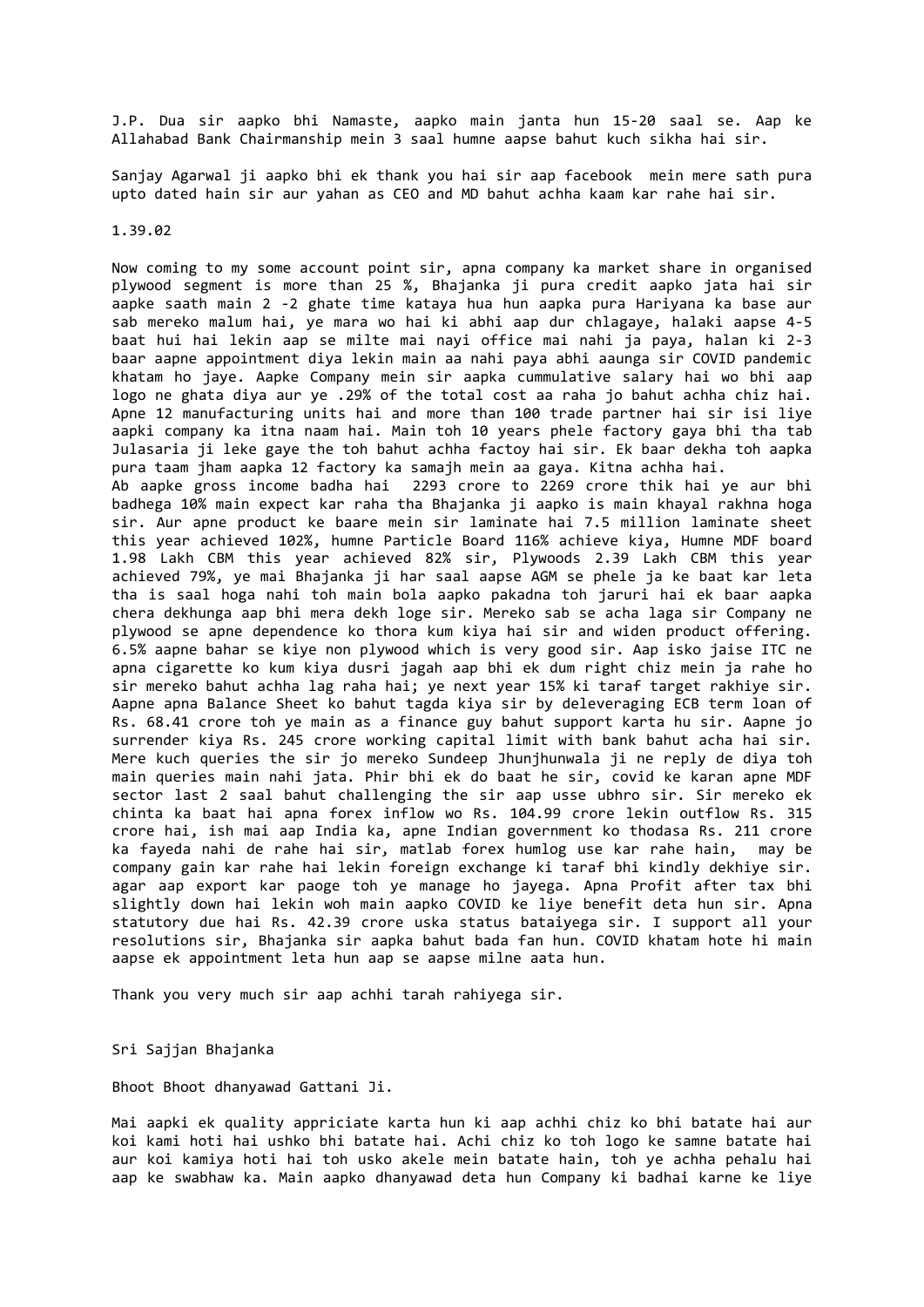aur har chiz jo bhi humne initiative liya hai ushko support karne ke liye. Aur ye forex ki spending toh aap jante hi hai ki aaj Century Ply ki jo Bharat mai Saakh hai iske brands wagarah jo Bharat main bikhte hai toh agar humlog Plywood ka etyadi ka export kare toh humko wo labh nahi hoga fir kafi discounted price main export karna padega, toh is liye plywood product wagarah humlog jyada export nahi karte nahi hai aur plywood ke ander bhi part of raw material import hota hai glue hai, face veneer hai aur laminate ke ander bhi paper Import hota hai glue import hota hai. Aur hum log export karte hain sirf laminate, toh laminate ka bhi 1/3<sup>rd</sup>, jo hamara jitna production he uska  $2/3^{rd}$  Bharat mein bikta hai  $1/3^{rd}$  humlog export karte hain, is liye export ki turnover jyada nahi hai. Aur kyuki aane wale jo product Paticle Board ya MDF wo bhi more or less import replacement hoga toh wahan se bhi main jyada expect nahi kar raha hun ki forex ki revenue badegi, aane wale samaye main woh sambhaw nahi hai. Lekin kya hai har tarah ki Companiya chaiye desh ko jo aadhunik utpadan kar ke import ko replace kare wo bhi important hai. Hum us tarah se forex exchange bacha rahe hai aur kosish karenge jaha mauka mila aage export karne ka.

Thank you. Next

Sri Sundeep Jhunjhunwala

Mr. Amit Kumar Banerjee, you are unmute now. You can put your quaries.

Mr. Amit Kumar Banerjee

It's not working. Am I visible?

Sri Sajjan Bhajanka

Your voice is coming, put on your camera, now you are visible.

Mr. Amit Kumar Banerjee

Now, visible sir?

Sri Sajjan Bhajanka

Ya, you are visible.

Mr. Amit Kumar Banerjee

Okay I am audible also may be. Thank you, Thank you for giving me an opportunity in such a nice meeting organised by your Company Century Plyboards (India) Ltd. This is our 39<sup>th</sup> AGM of the Company. Sir first of all I just want to know about performance scale, total revenue during this year as visible in the balance sheet about Rs. 2294 crore, increased from last year. Net profit stood with a tune around Rs. 158.16 crores. Profit before tax, sir, as almost same in the range of approximately Rs. 200 crore. Interim dividend is only Re. 1.00 though ofcourse it's a 100%, no final dividend. Present market price of the company share price is around Rs. 158. What's your minority shareholders rewarding policy? Sir It appears other expenses on page no. 190 it looks on higher side to some extent; Miscellaneous about Rs. 441 crore of rupees, advertisement Rs. 88 crore please share your views about increasing such expenses further by Rs. 13 crore than last year. About donations is also some discrepancies appears on Balance Sheet is there is something Rs. 505 lakh and in Balance sheet its come Rs. 146 Lakh try to clear it up. Sir one view or points required to be know what's the market shares of our Company Century Plyboards in the Indian Plywood market? Whether sir Green Ply